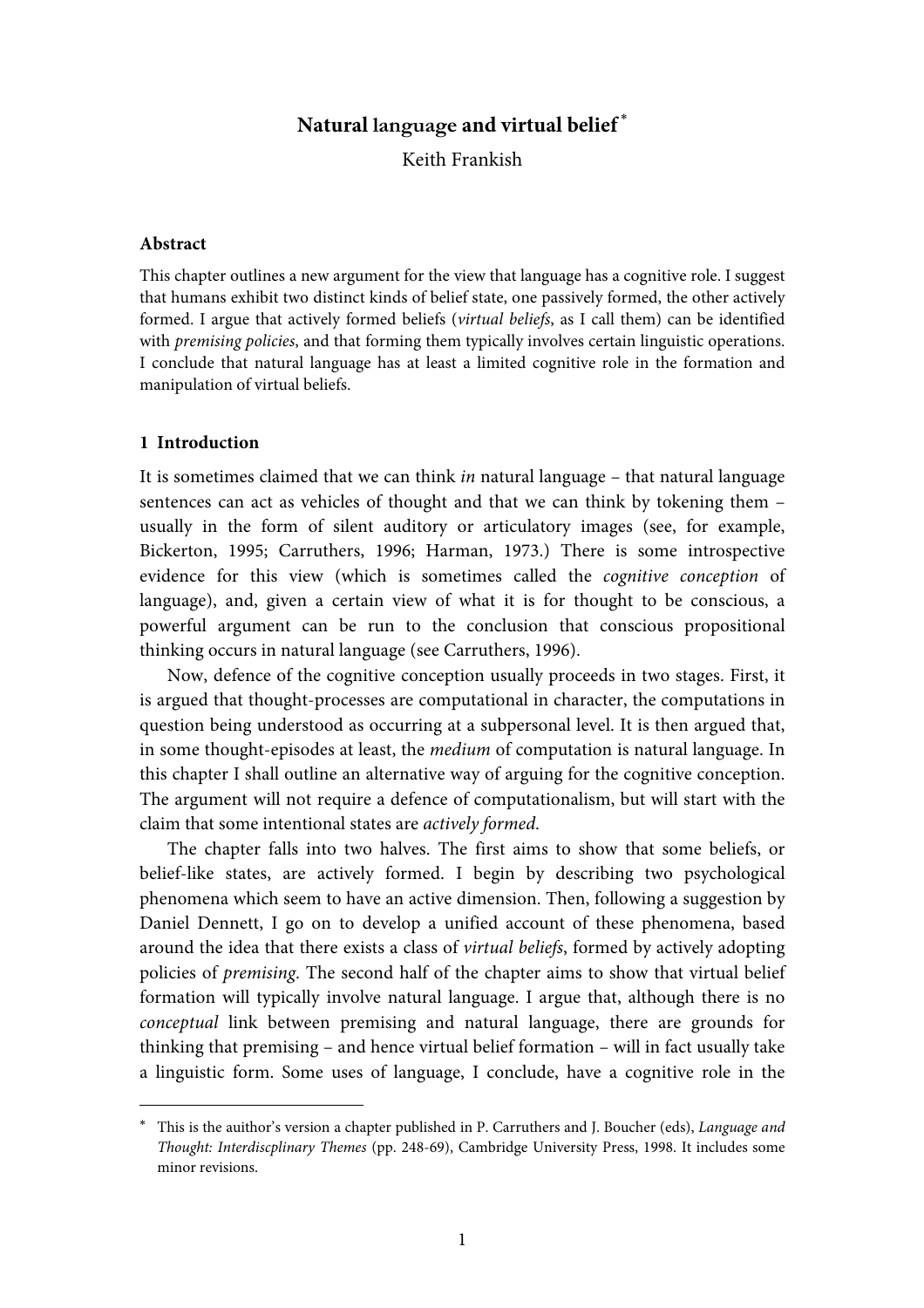formation and manipulation of virtual beliefs. A final section briefly compares this defence of the cognitive conception with the more standard one, and suggests that it is to be preferred.

# **2 Virtual Belief**

 $\overline{a}$ 

# 2.1 Change of mind

In this section I want to tease out a relatively neglected strand of our commonsense psychological discourse – our talking of making up and changing our minds. We frequently refer to such events, and tend to speak of them as free, intentional actions (we urge the indecisive to make up their minds and blame the irresolute for changing them). Changes and makings up of mind have, however, received little philosophical attention – perhaps because it has been assumed that they can be identified with the formation and revision of intentions to action.<sup>1</sup> It is, of course, true that many changes and makings up of mind occur in practical reasoning. So, for example, I might make up my mind to go to Italy this year, or change my mind about which political party to vote for. And such cases do seem to involve simply the formation or revision of action-plans. It would be hasty, however, to assume that all changes and makings up of mind are such. We can make up our minds about what to think, as well as about what to do. Thus I can change my mind about the truth of a theory, or make up my mind that a certain politician is untrustworthy.<sup>2</sup>

 If this is right, then some changes of mind are changes in belief, or in something very like belief. But not all changes in belief are changes of mind. As Annette Baier emphasizes, in one of the few philosophical analyses of the subject, one does not make up, or change, one's mind whenever one acquires new beliefs or revises old ones (Baier, 1979). Baier lists several distinguishing features of changes of mind. First, they typically occur in anticipation of experience, rather than in reaction to it. A person who mistakenly thinks the ice will support them and ends up sinking can be said to have learned better, but not to have changed his or her mind (Baier's example). To be able to change your mind is, in part, to be able to anticipate experience and to alter erroneous beliefs before the world changes them for you. Secondly, changes of mind are reflective rather than routine. Suppose I misread the map, and you correct me (again, the example is Baier's). We would not say that, in accepting the correction, I had changed my mind about the route. Part of the reason for this, Baier suggests, is that I never needed to make up my mind about it. Where we defer to an authority or trust to a routine calculation, there is no call for us to make up our minds. Similarly, in practical reasoning, changes of plan that are dictated by circumstances or by

<sup>&</sup>lt;sup>1</sup> There has, in fact, been a good deal of discussion of the conditions under which deliberate belief revision would be rational – particularly in the literature on acceptance (see below). But there has been little attempt to explain exactly how such revisions can be carried out, or how they are related to other cognitive states and processes.

<sup>&</sup>lt;sup>2</sup> Interestingly, this extends to desires, as well. We can make up and change our minds about what we want, as well as about what we think; and we often tell people – children especially – to do just that.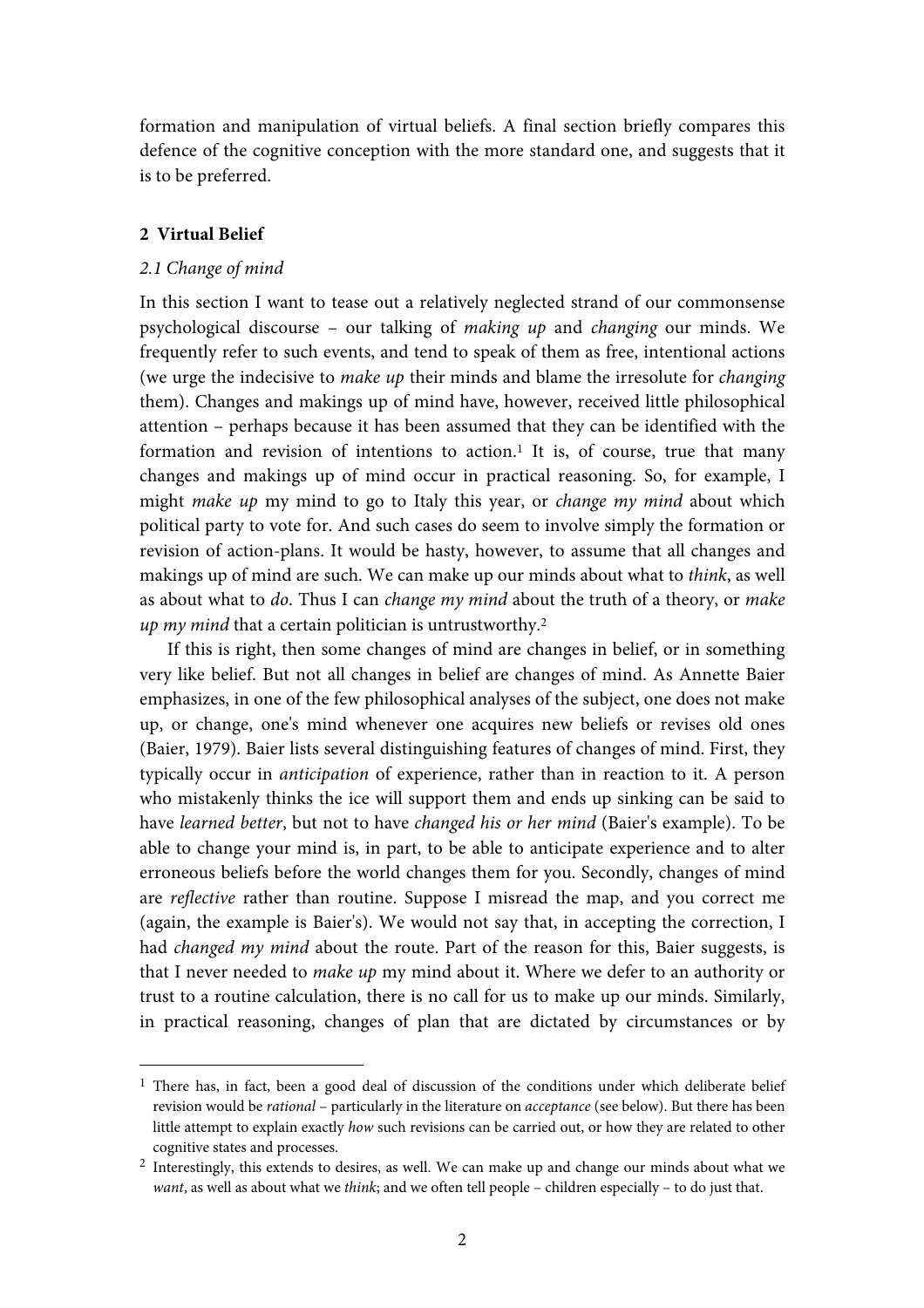longer-term plans do not count as changes of mind (taking a different route to avoid a traffic jam, say, or giving up one's job if one wins the lottery). Thirdly, changes of belief that result from large-scale cognitive or emotional upheaval are not changes of mind (Saul did not change his mind on the road to Damascus). Fourthly, Baier suggests, change of mind involves a kind of commitment – as to a rule, convention, or plan. In cases involving practical reasoning this is easy to see: the commitment in question will be to a plan of action. Baier does not explain, however, what sort of commitment is involved in theoretical changes of mind – cases in which one decides, not what to do, but what to think.

 A distinctive feature of the various cognitive revisions excluded from the class of changes of mind, Baier suggests, is that they are passively undergone or assented to: the changes involved are too unreflective, too routine or too overwhelming for active deliberation to be needed. A change of mind, on the other hand, follows upon a revaluation of one's options, and involves a kind of free, creative judgement.

 If Baier's analysis is on the right lines, then, it seems, we exhibit two rather different kinds of cognitive state, not clearly distinguished in everyday psychological discourse: passive belief, formed in an automatic and unreflective way, and another kind of cognitive state, formed by freely making up or changing one's mind, and involving a kind of commitment. <sup>3</sup>

## 2.2 Acceptance

 $\overline{a}$ 

The second strand of thought I want to introduce is the philosophical – and, more specifically, epistemological – literature on acceptance. 'Acceptance' here is a technical term for a kind of propositional attitude allied to, but distinct from, belief. There is no universal agreement about the properties of acceptance, but certain claims recur.

 First, acceptance is qualitative, not quantitative. When we think about the role of belief in guiding action and decision-making, it is very tempting to suppose that belief is a matter of degree, with individual beliefs reflecting subjective probabilities of the sort assigned by Bayesian decision theory. (A probabilistic view of this kind also seems to be required if we are to resolve certain paradoxes of belief – in particular those of the lottery and the preface.) On the other hand, commonsense epistemology seems to treat belief as a qualitative, ungraded state. Unqualified belief is, for example, often assumed to be a necessary condition for knowledge. (It would seem odd to say that one knows that  $p$ , but does not *fully* believe it). And we tend to think of our sincere assertions as claims to truth, rather than as expressions of subjective probability. Many epistemologists think that the way to reconcile these intuitions is to suppose that everyday belief-talk fails to distinguish two distinct kinds of cognitive state – belief and acceptance – one of which is quantitative, the other qualitative (see, in particular, Levi, 1967; de Sousa, 1971; Kaplan, 1981.)

 $3$  Note that the distinction between these two kinds of state is drawn in terms of form, not content. I shall assume, for simplicity's sake, that the same range of contents can be entertained both passively and actively.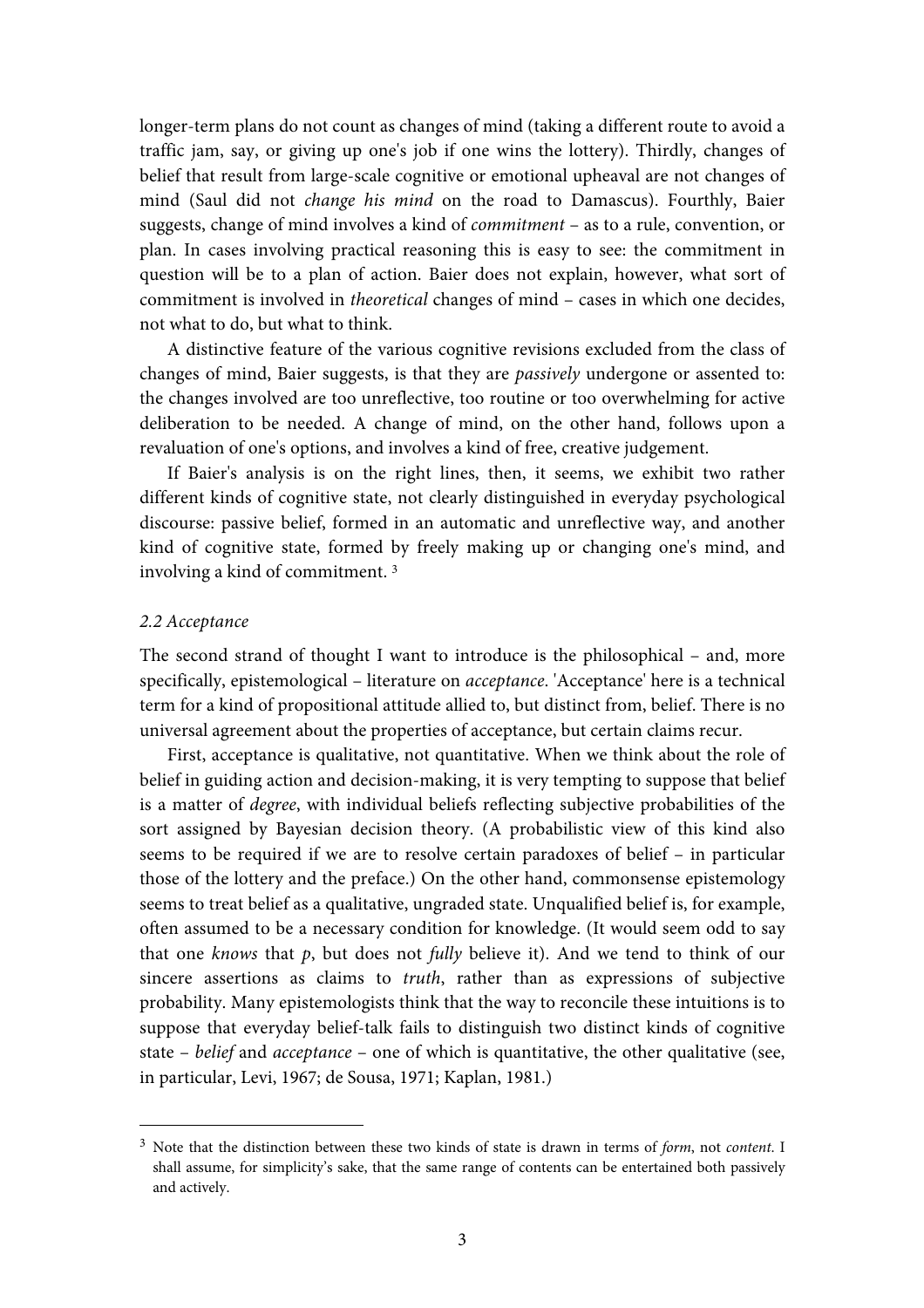Secondly, states of acceptance, unlike beliefs, are often supposed to be actively formed (de Sousa, 1971; Bratman, 1992). The idea is that, whereas belief is generated by automatic subpersonal processes, acceptance results from the act of deliberately endorsing or assenting to a proposition. This would explain why acceptance is qualitative (for any given proposition, one either has, or has not, actively accepted it).

 Thirdly, acceptance is often characterized as a behavioural state (de Sousa, 1971; Kaplan, 1981). It is easy to show that, if acceptance were both a qualitative state and a state of confidence of any degree lower than certainty, then a rational agent would be required to accept contradictory propositions (the paradoxes of the lottery and the preface again; see Kaplan, 1981). One way to avoid this conclusion is to suppose that acceptance, unlike belief, is not a state of confidence at all, but a behavioural state. It has been suggested, for example, that accepting a proposition involves being disposed to bet on its truth (de Sousa), or to defend it for epistemic purposes (Kaplan), or to use it as a premise in one's reasoning (Cohen).

 The view that acceptances are behavioural states harmonizes nicely with the view that they are actively formed. That we can actively choose to display certain patterns of behaviour is uncontroversial. That we can choose to have a certain degree of confidence in a proposition is, on the other hand, dubious, if not downright incoherent.

## 2.3 Virtual Belief

 $\overline{a}$ 

We have, then, two strands of thought, one implicit in commonsense psychological discourse, the other arising from reflection on the nature of belief, each of which posits the existence of a distinct kind of actively formed cognitive state. And the states they posit have much in common. As well as being actively formed, both are qualitative (making up one's mind, like acceptance, seems to be all-or-nothing), both require a degree of cognitive sophistication, and both involve a kind of behavioural commitment. It is very tempting, then, to identify them. (The suggestion is first made, I believe, in Dennett, 1978, ch.16, though it may be implicit in some earlier work on acceptance, particularly de Sousa, 1971). We could then appeal to acceptance-theory to provide an account of the commitment involved in theoretical change of mind. Dennett takes this line, suggesting that we complement Baier's account of change of mind with de Sousa's account of acceptance as a bet on the truth of a sentence. The states that result from such bets he calls opinions.

 This suggestion is, I think, on the right lines. However, truth-betting (or 'sentence-collecting' as Dennett sometimes puts it) seems inadequate as a model for change and making up of mind.<sup>4</sup> There must, for example, be more to making up one's mind than simply betting on a sentence. A monoglot English speaker cannot make up his or her mind by betting on a suitably vouched-for Russian sentence. In any case, it would be a tactical mistake for me to begin by identifying makings up and changes of mind with attitudes to linguistic items. For I want to *argue* that language

<sup>&</sup>lt;sup>4</sup> For an analysis of Dennett's views on opinion, see my 1996.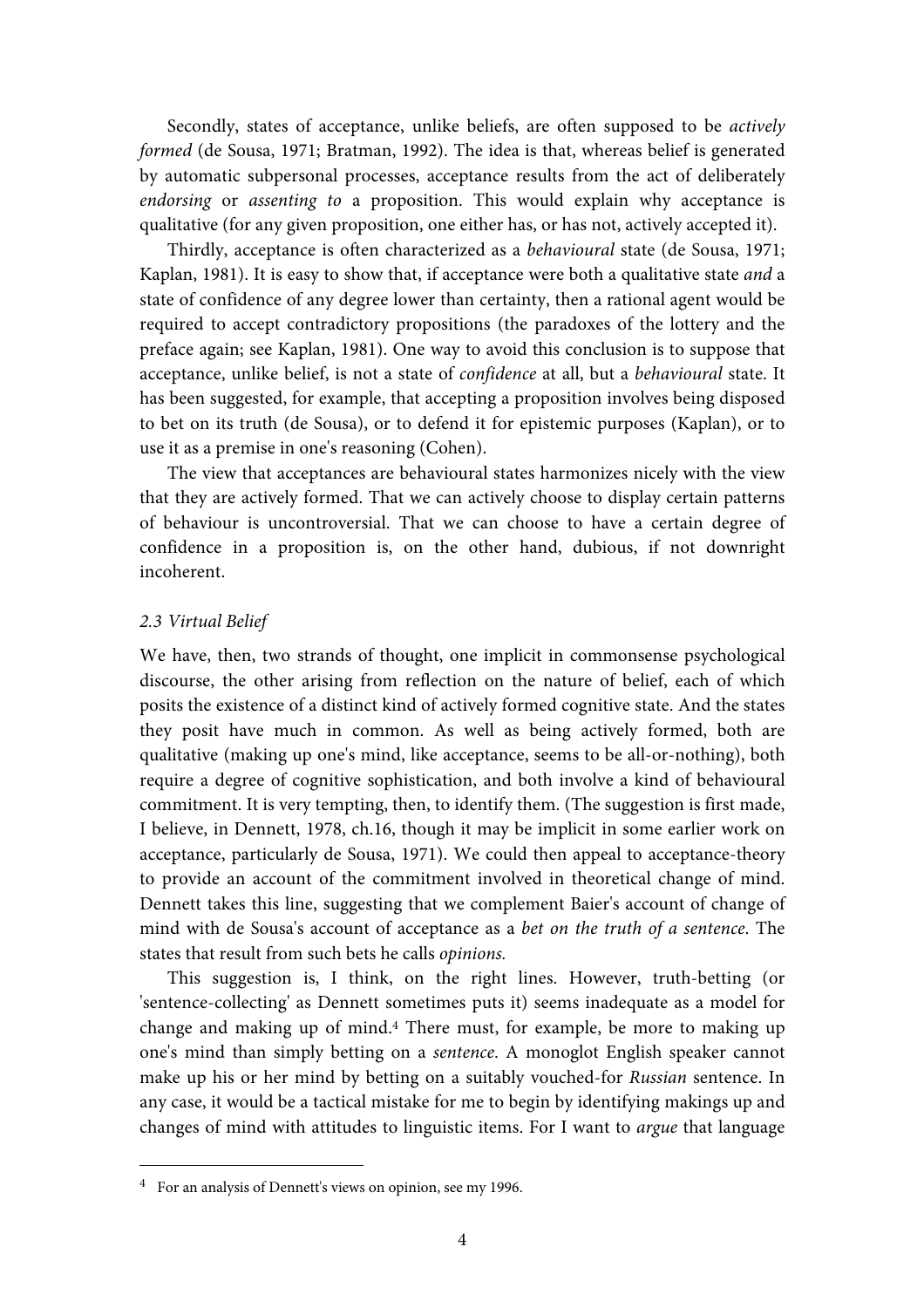does in fact play a constitutive role in these processes. (This conclusion really does have to be argued for – Baier, for example, rejects it; 1979 pp.166-7.) It would be unpersuasive, then, simply to define them as linguistic – unless, of course, it could be shown that no other characterization was available.

 And, in fact, alternative characterizations are ready-to-hand. In particular, I want to make use of Cohen's (1992) account of acceptance as premising. States of acceptance, Cohen argues, are not only actively initiated, but involve an extended 'pattern, system, or policy' of mental action (Cohen 1992, p.12). To accept a proposition, Cohen explains, is to commit oneself to taking it as a premise or inference-licence in one's conscious deliberations. Such deliberations, he writes, will be

guided, implicitly or explicitly, by the premisses or inference-rules that you have accepted previously. So in such cases you will be deliberately schooling your present thoughts to fit such premisses or rules, and you will evaluate your hypotheses as correct or incorrect, probable or improbable, in accordance with those criteria (1992, p.23).

For Cohen, then, accepting a proposition involves committing oneself to a series of further personal actions – to deliberately regulating or 'schooling' one's thoughts in order to keep them in line with the premise. Presumably, this means calculating what conclusions the premise entails or excludes and then making appropriate further acts of acceptance and intention-formation. In due course we will need to consider just how these calculations might be made. (Cohen suggests that it involves applying learned inference-rules, though, as we shall see, this view is too restrictive.) But for the moment this rough characterization will suffice.

I want to suggest, then, that making up one's mind about a matter of fact,  $p$ , involves accepting that  $p$  in Cohen's sense – that is, forming the intention to take  $p$  as a premise in one's conscious reasoning. This suggestion harmonizes well with Baier's analysis of a change of mind as a kind of *commitment*. Deciding to take  $p$  as a premise means choosing to impose certain normative constraints upon one's future deliberations. The proposal also nicely integrates our accounts of change of mind in practical and theoretical reasoning: both involve committing oneself to a plan of some kind – in one case to a plan of action, in the other to a strategy of reasoning. (Indeed, since deciding to adopt a reasoning strategy is just forming a certain kind of intention to action, the one is a species of the other.)

 It may be objected that I have ignored one feature of acceptance that is often stressed by writers on the subject, and by Cohen in particular. This is its context relativity (Bratman, 1992; Cohen, 1992 pp.12-13). A person may decide to accept a proposition in one context (because their job requires them to treat it as true, say), but not in another (for example, where their aim is to ascertain the truth). And this fact seems to rule out a straightforward identification of acceptance with making up of mind. (The lawyer who decides, for professional reasons, to adopt the premise that a client is innocent, does not thereby *make up* his or her mind that the individual in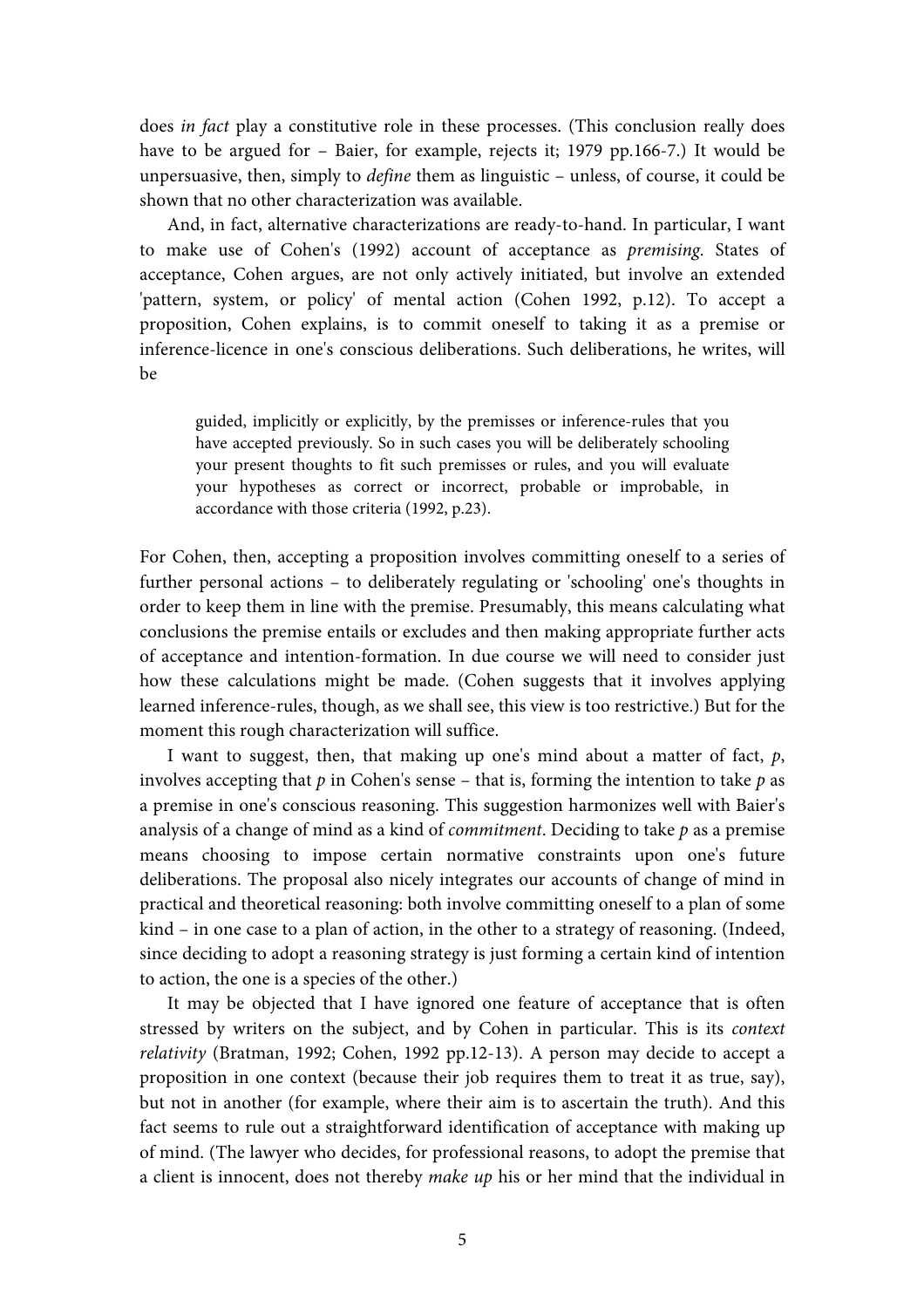question is innocent.) This objection is not fatal, however. It does not show that makings up of mind are not acceptances – only that not all acceptances are makings up of mind. We can still think of makings up of mind as a subset of acceptances – those, perhaps, that are motivated in a suitable way. For people have general epistemic ends, as well as short-term pragmatic ones. They desire to possess truths (or, perhaps, if they are epistemologists, to maximize cognitive utility). And it is such general ends that motivate them when they make up their minds or decide what to think about something. So I suggest that we identify makings up of mind with the class of acceptances that are motivated in this way by general epistemic ends.<sup>5</sup>

 Suppose, then, that acts of change of mind, making up of mind and suitably motivated acceptance all introduce essentially the same kind of state – a behavioural state involving commitment to a policy of premising. I suggested that folk psychology does not explicitly distinguish this state from passively formed (or, as I shall sometimes put it, 'low-level') belief. So what exactly is the relation between the two states? Well, from a behavioural point of view, they will be almost indistinguishable. (This would explain, of course, why they are often conflated.) A person who premises that  $p$  will make much the same inferences and perform much the same actions as one who has the low-level belief that  $p$ . The principal difference between them will be that the premiser deliberately guides their inferential processes in order to keep them in line with the premise, whereas the ordinary believer leaves them to subpersonal control. Borrowing a term from computer science, we might say that the premiser intentionally emulates the inferential processes of a low-level believer. Or, to use another computing term, we might say they have a *virtual* belief.<sup>6</sup>

 The term is quite appropriate. A virtual machine is one, in Daniel Dennett's phrase, 'made of rules rather than wires' – that is to say, formed by programming a flexible low-level physical system so as to cause it to display high-level functional states characteristic of a different type of machine (that is, to emulate that machine). Thus by executing an appropriate program, a personal computer can mimic the behaviour of a card-index, a typewriter, or even another computer. Similarly, by executing an appropriate reasoning strategy, a person can mimic the inferential behaviour of someone with a certain belief. Just as a computer simulation is driven by the system's low-level programming instructions, so premising behaviour is driven by the premiser's low-level beliefs and desires. Thus, having decided to adopt a certain premise, the premiser wants to stick to this policy, believes that doing so requires accepting certain conclusions and rejecting others, and acts accordingly. Note that I am not suggesting that premisers will entertain these beliefs and desires at a conscious level. Typically, they will not. When one makes up one's mind about the truth or falsity of a proposition, all one consciously thinks about is the proposition and the

-

<sup>5</sup> I think this deliberately conservative policy on the role of pragmatic factors in making up of mind best captures our ordinary way of speaking; but the formulation can easily be revised so as to allow pragmatic factors a more substantial role. (In fact, all I need to claim is that makings up of mind are a subset of acceptances; discerning the exact boundaries of this subset is a matter for another time.)

<sup>6</sup> I owe the term 'virtual belief' to Chris Hookway.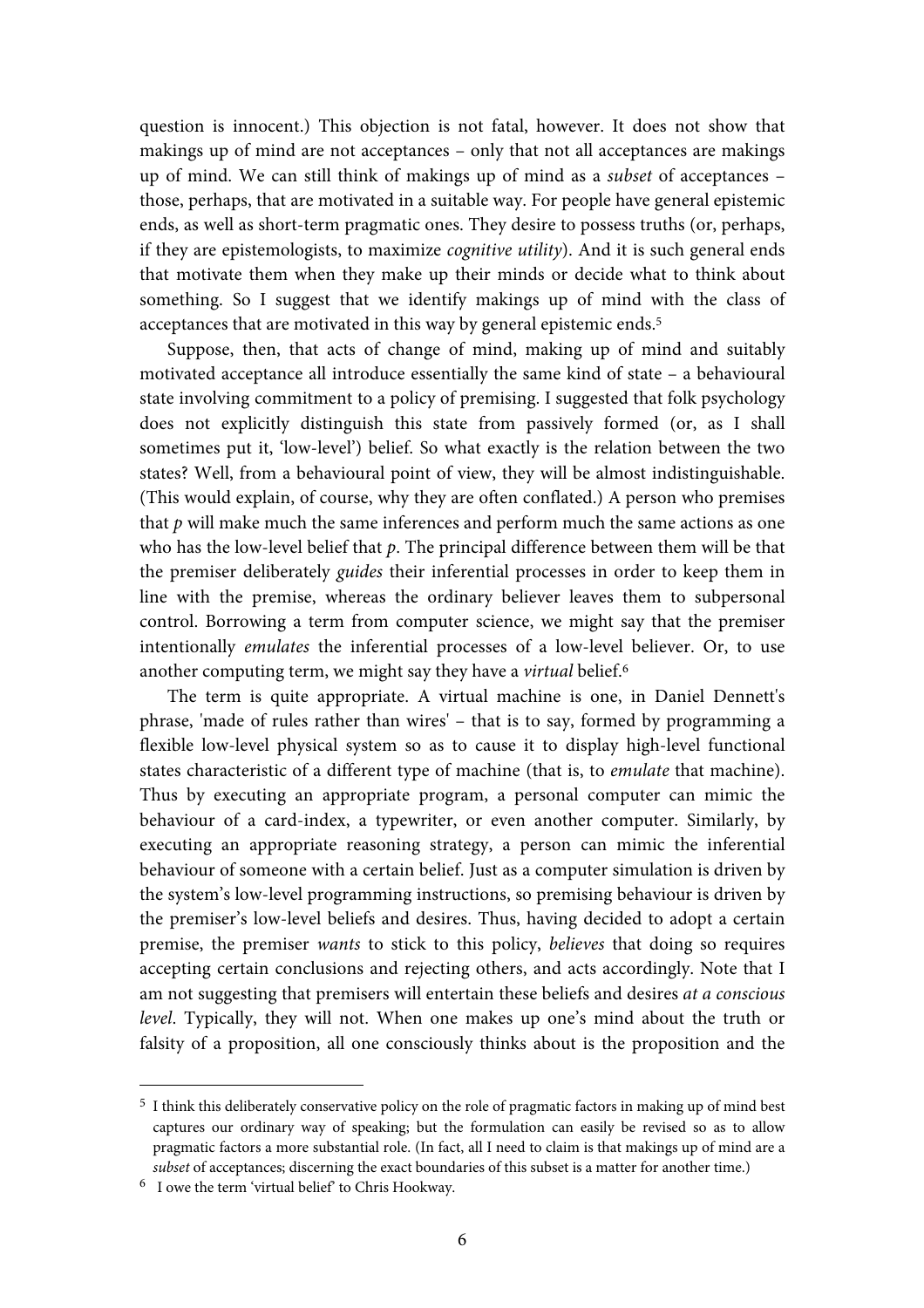evidence for and against it. I do claim, however, that making up one's mind involves manipulating premises (or representations of them) in ways which can best be explained by reference to one's low-level beliefs and desires about those premises.

 I suggest then, that premising behaviour creates a kind of virtual inference engine which processes virtual beliefs. Note that a machine may be 'virtual' in this sense without lacking any essential properties of the real thing. To say that a machine is virtual is not to say that it is not real, only that it does not have a dedicated physical architecture. Thus in saying that virtual believers emulate or mimic belief, I do not mean to suggest that they do not really have the emulated beliefs. Rather, I want to suggest that emulating a certain belief is a distinct way of having that belief.<sup>7</sup>

 Now it may seem that I am begging an important question here. For since premising is under voluntary control, it follows that, in suggesting that some premisings constitute a kind of belief, I am endorsing a form of voluntarism about belief. And there is a large philosophical literature devoted to showing that voluntarism is false, even incoherent. (For some anti-voluntarist arguments, see Williams, 1973; Winters, 1979; Pojman, 1985, and Bennett, 1990.) For example, voluntarism is often taken to involve the claim that we can induce beliefs in ourselves for purely practical reasons and regardless of the evidence for their truth. And this claim does, indeed, look very implausible. (It is hard to see how one could consistently think of a state induced in this way as a belief; see Williams, 1973 and Pojman, 1985). But nothing in my account commits me to the claim that virtual beliefs can be induced without regard to the evidence. I identified virtual belief formation with acts of acceptance that are motivated by general epistemic ends. And for an act of acceptance to be motivated in this way is just for it to be motivated by the evidence. (I cannot believe that I will advance my general epistemic ends by accepting that  $p$ , unless I believe that there is reasonably good evidence for the truth of  $p$ .) So while I accept that some kinds of belief formation are active, I deny that they are unconstrained by evidence. I am thus committed only to a weak form of voluntarism.<sup>8</sup>

 $\overline{a}$ 

<sup>7</sup> The distinction between belief and virtual belief has some affinities with Dan Sperber's distinction between intuitive and non-intuitive beliefs (Sperber, 1997). Intuitive beliefs, Sperber argues, are those generated by spontaneous and unreflective processes – those acquired through perception, or the verbal communication of information which could have been presented perceptually, or by means of unconscious inferential processes. Non-intuitive beliefs, by contrast, are those that are acquired by conscious and deliberate inference or through the communication of ideas which could not have been presented perceptually. (Complex theoretical propositions are typical examples). Non-intuitive beliefs are thus formed by the sort of deliberate premising that is involved in virtual-belief formation.

<sup>&</sup>lt;sup>8</sup> Another objection centres on the voluntarist claim that beliefs can be induced directly, simply by willing to acquire them. Acquiring a belief, the objector points out, typically seems to be something that happens to one, rather than something one does. This is especially true of beliefs arising from perception, memory and certain basic inferential processes (see, for example, Pojman, 1985). Again, I can concede the point. I contend only that some types of belief can be induced voluntarily – the kind of reflective or theoretical beliefs that result from changing or making up one's mind. Nor do I claim that we can form virtual beliefs simply by willing to do so. Virtual belief formation is, we may say, intentionally indirect. That is to say, one forms a virtual belief by doing something else – by intentionally committing oneself to a policy of premising.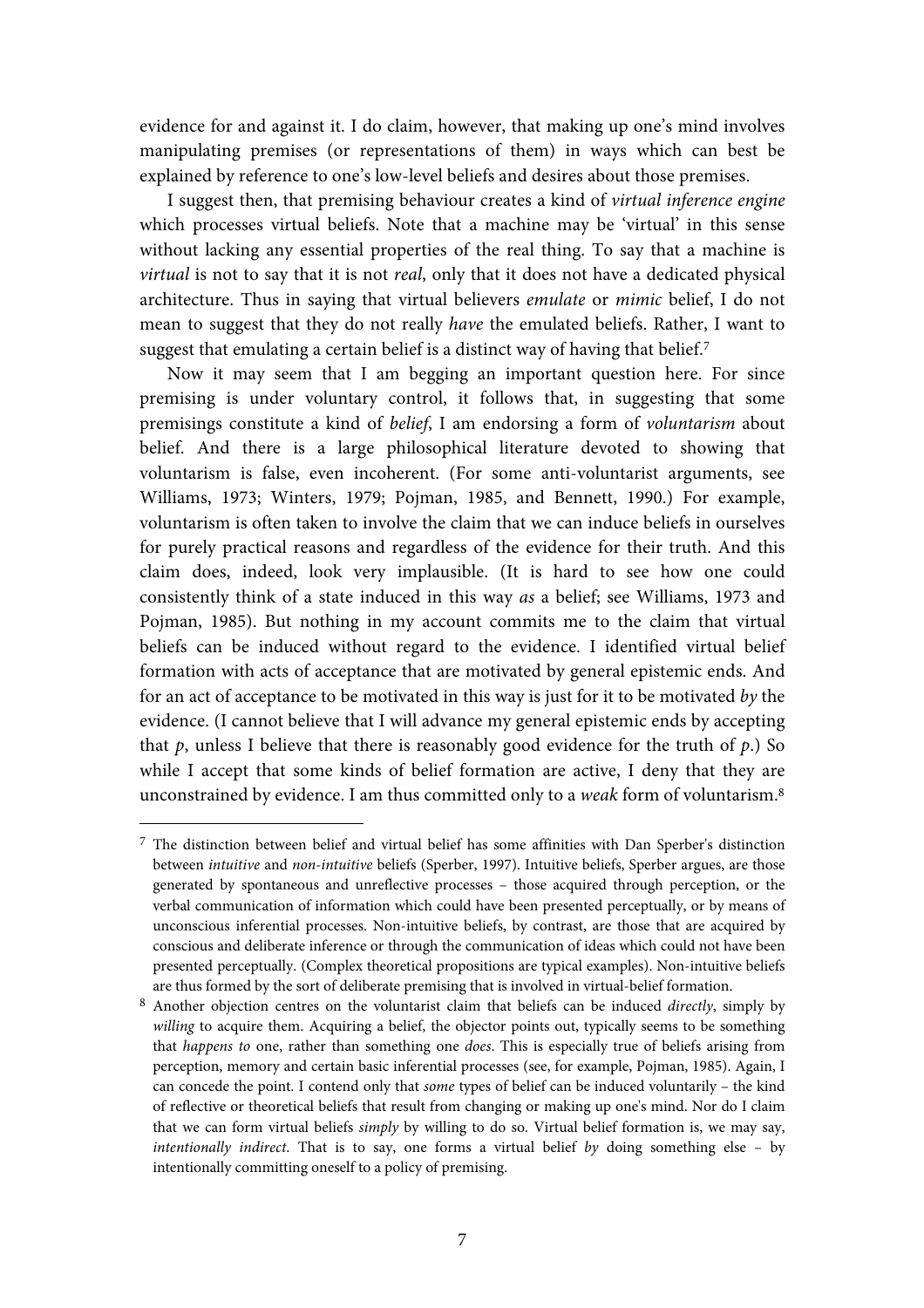### 2.4 Levels of mind

In this section I want to draw out one consequence of my story for theories of mind and mental processing. The consequence is salutary and constitutes, I think, another consideration in favour of the account.

 If there are two distinct levels of mentality, then there may be distinct kinds of processing underlying them. Cohen suggests that this is indeed the case. The distinction between acceptance and belief, he claims, corresponds neatly to that between digital and connectionist processing. Because acceptance is a discrete, sequential, rule-governed process, it can be adequately modelled by digital computer programs. Belief states, on the other hand, being graded and overlapping, are better modelled by connectionist systems (Cohen, 1992, pp.56).

 Cohen does not develop the suggestion, and, indeed, a lot of work would be required to turn it into a serious proposal. (In particular, it would be important to think hard about the relation between the two processing levels). But I think that it points in the right direction, and that, properly construed, a two-level theory offers the best hope for reconciling a connectionist cognitive science with a commonsense view of the mind. Let me explain briefly.

 Many cognitive scientists believe that connectionist systems of some variety will eventually afford our best models of the human mind. Certainly, they seem to be the most neurologically plausible. But there is a persisting difficulty in seeing how connectionist systems can exhibit the sort of psychological states and processes which we ordinarily attribute to each other. The problem is that commonsense psychology seems to be strongly realist. It supposes that beliefs and other psychological states are real, functionally discrete, internal states, which can be individually formed, activated and erased. One of the key pieces of evidence for this claim is the fact that we often pick out individual beliefs and desires as causally responsible for particular actions, even when we know that the agent possessed other beliefs and desires which would equally have justified the action. For example, I may have several long-standing beliefs, each of which would independently justify my going into town (I need to buy food, want to go to the bank, and have a message to deliver), yet only one of these reasons (the need to buy food, say) may be the causally effective reason for my actually going into town this afternoon. But if beliefs can be individually effective in this way, then they are functionally discrete; and if they are functionally discrete, then, it seems, they must have discrete internal representations (see Ramsey et al., 1991).

 Many of the most effective connectionist systems, however, appear to lack discrete internal states of this kind. These systems store information in a distributed, heavily overlapping way, which seems to preclude the selective activation of individual items of knowledge. Thus there is an apparent tension between connectionism and common sense – a tension which both sides have an interest in diffusing. Realists about folk psychology would welcome the news that connectionism poses no threat to them, while connectionists for their part would be reassured to know that they are not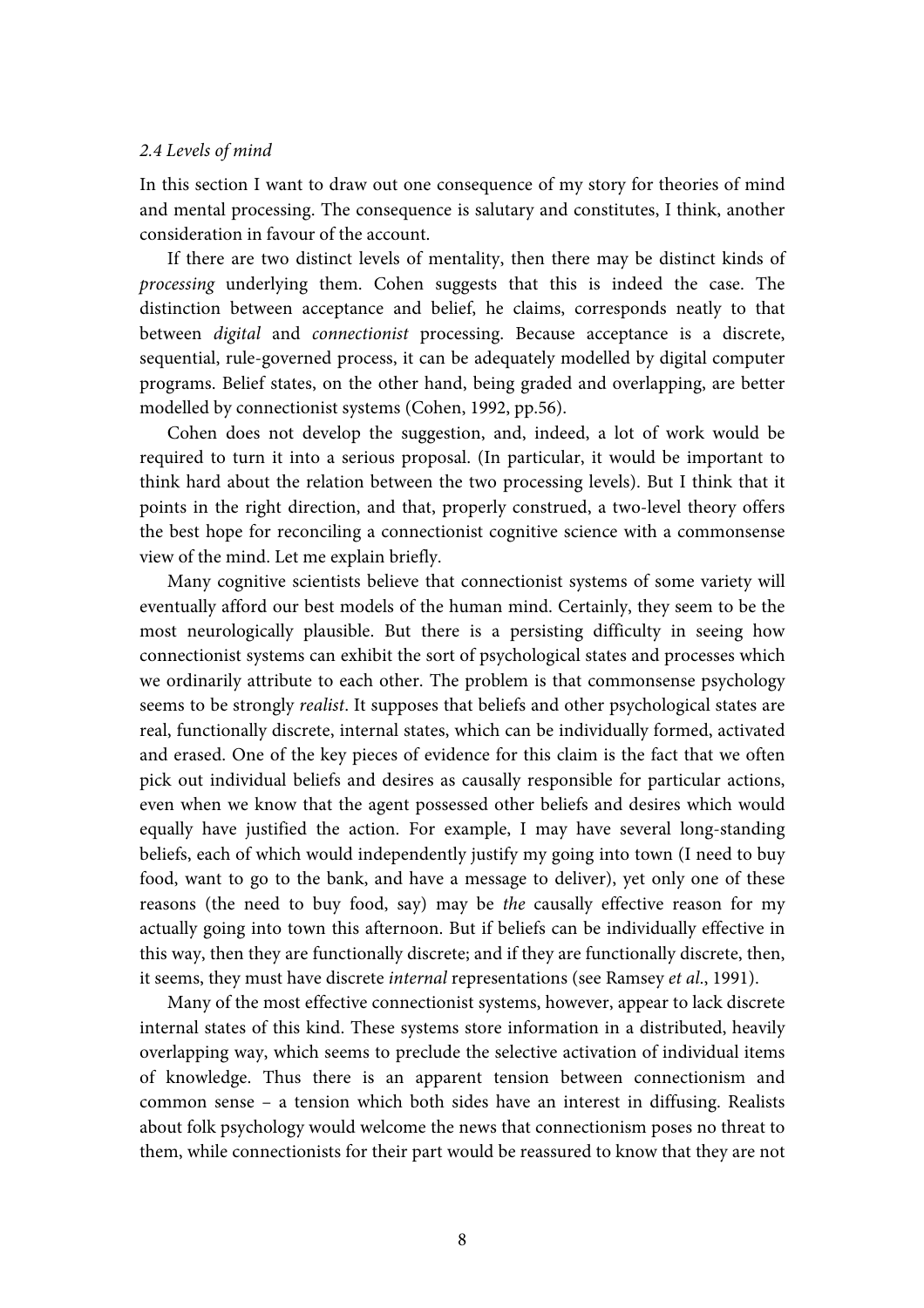going to have to deny that people really do have beliefs and other folk psychological states.

 There are two popular strategies for diffusing the tension. One is to argue that connectionist systems do, in fact, despite appearances, possess functionally discrete internal representations, at least of occurrent thoughts (see Botterill, 1994; Clark, 1990; O'Brien, 1991). The second, more radical, response, is to adopt a weak, quasibehaviouristic, reading of folk psychological talk (see, for example, Clark, 1993). Neither strategy, I think, is wholly satisfactory. (The first offers, at best, a partial solution, while the second requires us to accept a significant weakening of our commonsense intuitions.)

 But if our realist intuitions relate principally to virtual belief, rather than to its low-level counterpart, then we have, I think, another option. Since virtual beliefs are policy adoptions, their processing takes place entirely at a personal level. It involves a person doing various things: endorsing a premise, keeping track of it, working out what conclusions it entails, and so on. So virtual beliefs are, in a sense, behavioural states (stretching the term 'behaviour' a little to include certain kinds of mental behaviour such as silent acceptance and conscious deliberation). Now the existence of various kinds of human behaviour is not an issue between the folk psychological realist and the connectionist. The debate between them is over the nature of the processing required to support that behaviour. In so far as realists are concerned only with virtual belief, then, they can have no quarrel with connectionists.

 Moreover, virtual beliefs will be functionally discrete in the way that realists suppose beliefs to be. Premising policies can be selectively adopted, executed and abandoned. Consider, for example, the role of virtual belief in guiding action. A particular premise will get to influence behaviour only if the premiser deliberately employs it in their practical reasoning. (At least, that is the only way it will get to influence behaviour as a premise; it may have unintended side-effects.) And it will be deliberately used in reasoning only if it is consciously recalled at appropriate moments. But relevant premises will not always be recalled at such moments. Suppose, for example, that I have separately endorsed the premises I need to buy food and I need to go to the bank, each of which would independently warrant my going into town this afternoon. And suppose, too, that right now I recollect just one of these premises – the need to buy food, say. (I need not explicitly think of it as a premise; it is enough that I recollect it with an appropriate degree of commitment and am disposed to use it in inference.) I recognise that this requires me to go into town, and decide to go. Here we can say that, although I had endorsed both premises, and would, if prompted, have acknowledged that I was committed to both of them, nevertheless I acted upon only one of them. So, we can say that on this occasion only one of my two virtual beliefs was causally active. Moreover, we can say all of this without saying anything about my subpersonal neural states. (Thus we can explain my failure to act upon my belief about the bank as due to the fact that I temporarily lost track of the relevant premise, failing to recollect it and use it in inference.) So we can explain how virtual beliefs can have a selective causal influence on behaviour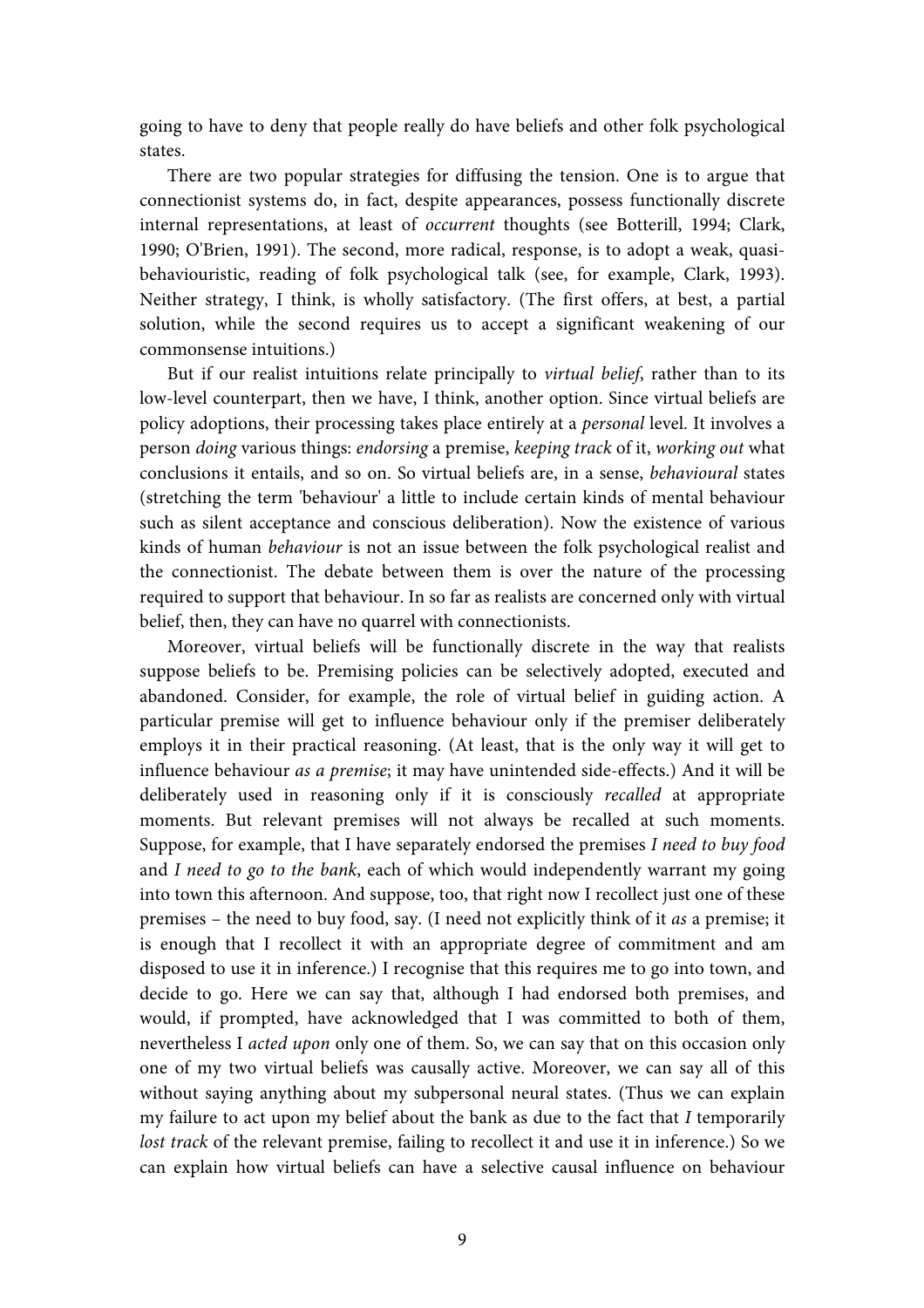without having to suppose that it involves the selective activation of discrete neural subcomponents.

 Of course, the proposed strategy for reconciling connectionism and common sense will work only if our commonsense commitment to realism does not extend to low-level belief.<sup>9</sup> And it is not clear that this is so. For the story requires us to suppose that the personal-level actions and events involved in the processing of virtual beliefs have fairly determinate psychological characterizations – that they can properly be described as acts of deciding to adopt a premise p, recalling that one has accepted p, working out that p entails q, and so on. Only if this is so will we be able to speak of a subject selectively recollecting and employing in inference one of a number of semantically relevant premises. And the worry, of course, is that the characterizations just given are in terms of the agent's low-level psychological states. So it might seem that we will, after all, have to buy into a fairly strong form of realism about low-level belief.

 I think this worry is misplaced, however. For although the story requires us to ascribe certain low-level beliefs to virtual believers, it does not require us to give semantic characterizations to neural components or subpersonal processes. In fact, it requires only two assumptions: (1) that premising policies, like other policies, can be individually formed, recalled and executed, and (2) that the actions involved in forming and executing a premising policy can be given fairly determinate semantic characterizations – sufficient, at least, to individuate the policies concerned. It is possible to accept both of these assumptions without endorsing a strong form of realism about low-level belief. (Note that if we typically give our premises linguistic form, as I shall argue we do, then condition (2) above will be relatively uncontroversial: premising policies will be adequately individuated by their associated linguistic representations.)<sup>10</sup>

-

<sup>&</sup>lt;sup>9</sup> The strategy does not, of course, assume the *falsity* of realism about low-level belief; but it does assume the absence of any commonsense commitment to its truth.

<sup>&</sup>lt;sup>10</sup> The reader may ask why, given the two assumptions just mentioned, single-level theorists cannot say everything I say about the functional discreteness of beliefs. They can say, of the case mentioned in the text, that I recalled that I needed to buy food (a personal episode with a determinate semantic characterization) and that this recollection caused me to go into town. I failed to recall that I needed to go to the bank and so was not moved to act by that need. This position is, in effect, that adopted by advocates of the first conciliatory strategy mentioned in the text. My reasons for rejecting it are twofold. First, although it accounts for the functional discreteness of occurrent thoughts, it does not do the same for standing-state beliefs. In particular, I suspect that it cannot give a satisfactory account of the status of the temporarily dormant beliefs, such as my belief about the bank. Secondly, it is not clear from this story why a belief should have to be explicitly recalled in order for it to influence behaviour (indeed, it would be very odd to say that it has). At any rate, the story is incomplete until supplemented with an account of the cognitive role of explicitly recalled beliefs. This, I suggest, is just what virtual belief theory provides.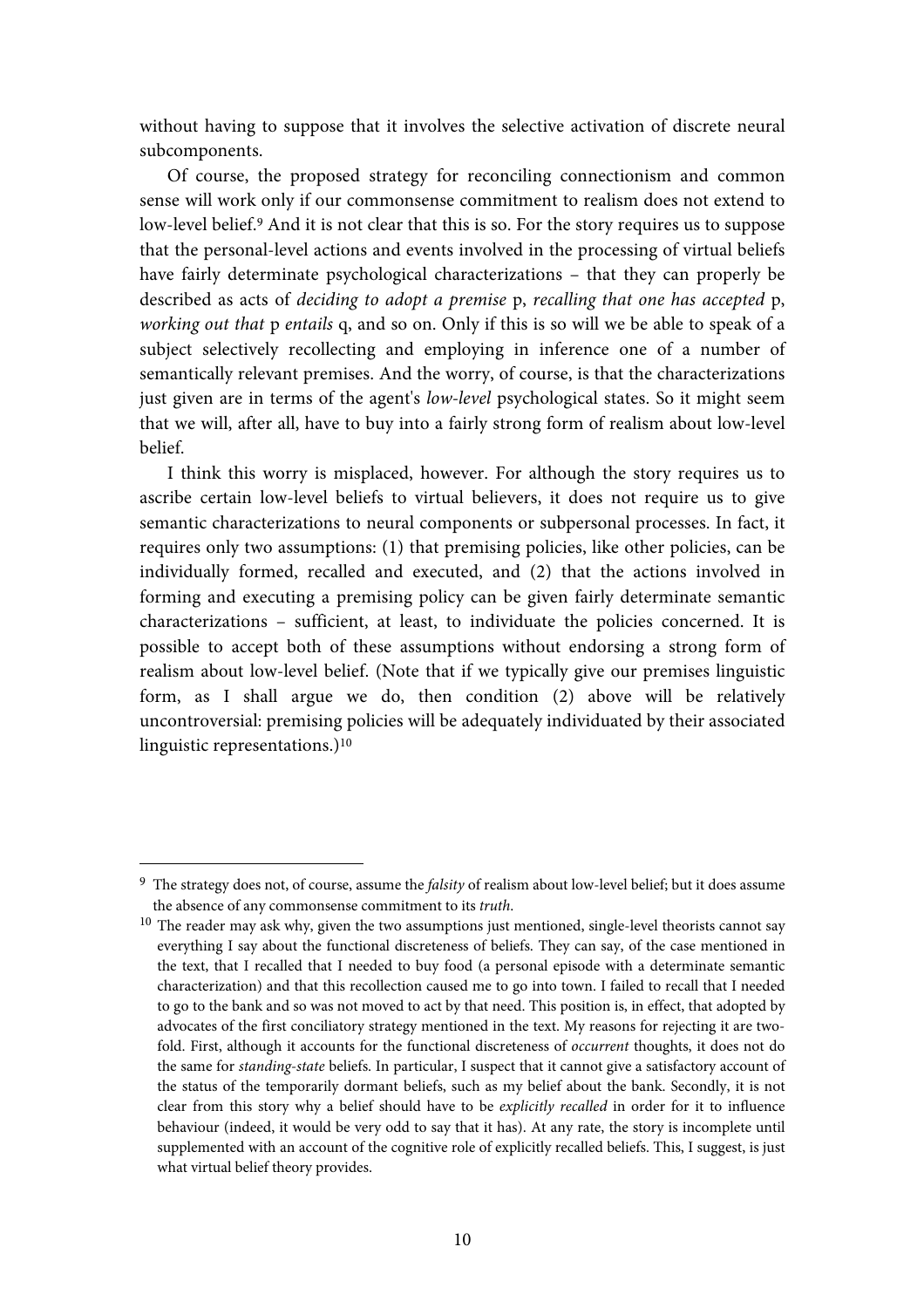#### **3 Natural language**

-

#### 3.1 Premising and language

I avoided characterizing virtual belief as an essentially linguistic state, preferring a more neutral characterization in terms of premising. Of course, this leaves open the possibility that premising is itself a language-dependent activity. Cohen takes this view, and I am going to argue for a slightly weaker version of the same claim. Premising, I shall argue, does not have to involve language, but will in fact typically do so. Given that premising is constitutive of virtual belief formation, this conclusion will give us our limited vindication of the cognitive conception of language.

 Note that this defence will extend only to virtual belief. For simplicity's sake I shall assume that low-level belief does not constitutively involve natural language. I shall assume also that there is no limit to the range of contents that can be entertained as objects of low-level belief. To deny either of these assumptions would be to embark on a much wider defence of the cognitive conception.

 Given these assumptions, however, it looks as if it will be difficult to show that premising is linguistic. If one can *entertain* the content  $p$  without putting it into words, then there is no obvious reason why one could not decide to take  $p$  as a premise without putting it into words. One might weigh up the various bits of evidence one has for p, think about how it coheres with one's other premises and beliefs, and finally decide to accept it as a premise in one's reasoning. Of course, adopting any sort of premising policy would probably require a degree of conceptual sophistication not to be found in creatures without language. But even so, this would not establish the conclusion we want. To say that premising would be beyond the reach of languageless creatures is not to say that it is itself a linguistic activity.

 It would be rash, however, to conclude from this that language is inessential to premising. For even if there is no need to give a proposition linguistic form in order to decide to adopt the policy of treating it as a premise, it might still be necessary to do so in order to execute that policy. We will have to look more closely at just what premising involves.

Premising that  $p$  means taking  $p$  as a given in one's conscious explicit reasoning – schooling one's thoughts to fit  $p$ , as Cohen puts it. This, I suggested, involves calculating what conclusions  $p$  entails and excludes and then making appropriate further acts of acceptance and intention-formation.<sup>11</sup> Premisers, then, will need some way of making these calculations – some way of evaluating their premising commitments. (They would also need to make such evaluations in the course of deciding whether or not to accept, or continue to accept, a premise – since it would be important to know exactly what a positive decision would commit them to.) Of course, if they believed their premises (believed them, that is, in a passive, low-level way), then such conclusions might occur to them spontaneously. The required inferential operations would be performed by automatic subpersonal mechanisms.

<sup>&</sup>lt;sup>11</sup> Unless, of course, these conclusions are so unpalatable as to induce one to repudiate the original premise.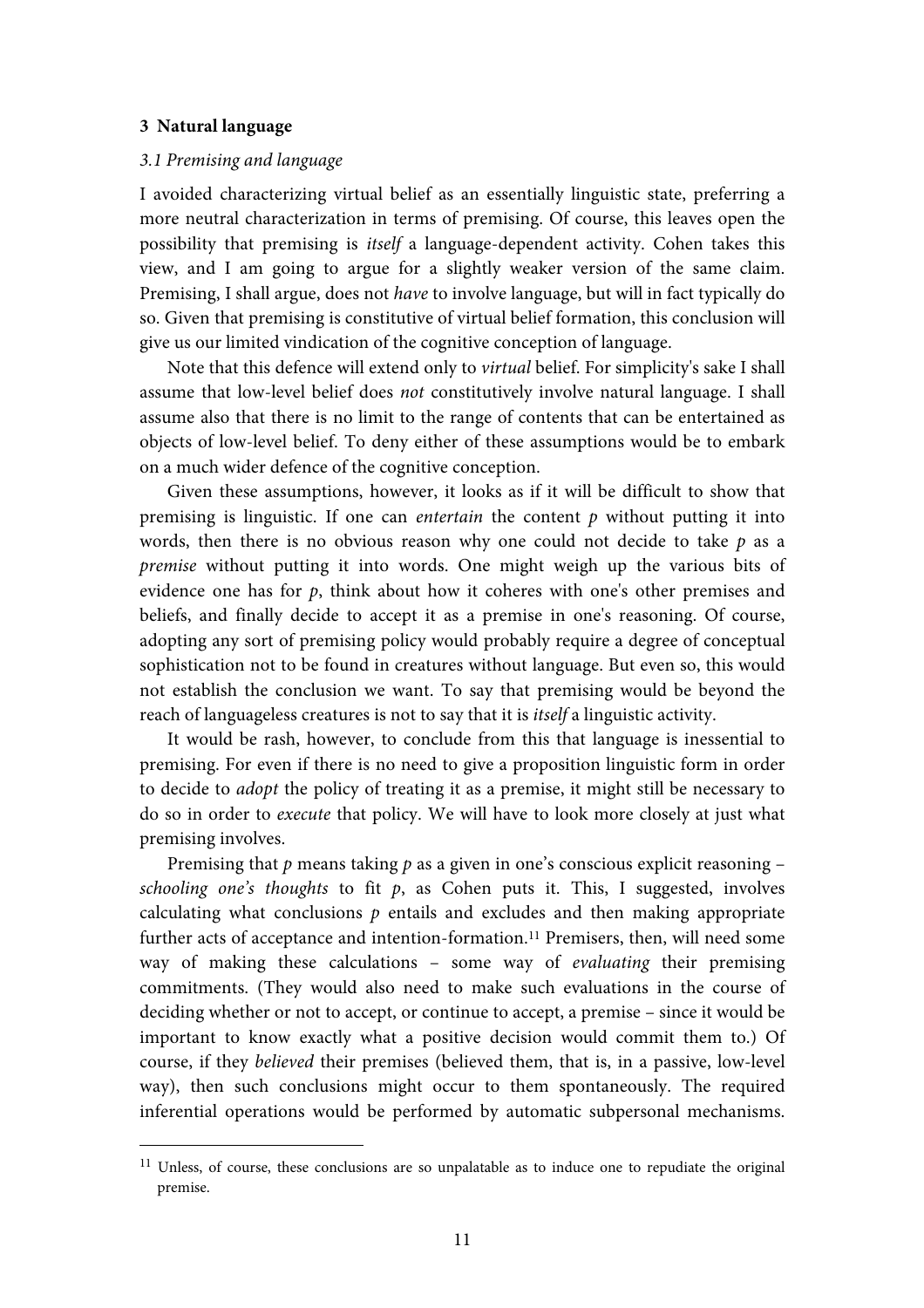But premisers undertake intentionally to emulate the operation of those mechanisms. They need not, of course, employ the very same algorithms as those employed at a subpersonal level, though they will need to use ones that generate the same results.<sup>12</sup> And for this they must have personal mastery of some technique, or set of techniques, for deriving normatively warranted conclusions from their premises. Of course, premisers need not work out all the entailments of their premises (a tedious task, given that there will be an infinite number of them). Rather, they will need to employ techniques which reliably generate some of their more useful and informative entailments (working out that from  $p$  and  $q$  one can infer  $p \& q$  might be useful; working out that one can infer  $r \rightarrow p$ ,  $s \rightarrow p$ ,  $t \rightarrow p$  ... probably would not).

 The obvious strategy here would be to apply learned rules of inference. This is what Cohen envisages. Acceptance, he says, is 'consciously guided by voluntarily accepted rules' (1992, p.56). And these rules, he argues, together with the premises upon which they operate, will necessarily be linguistic:

Premises and rules of inference have to be conceived in linguistic terms ... That is how logic can get to grips with inference and formulate its principles as rules for linguistic transformation (1992, p.12).

Thus, there is, he claims, an 'a priori conceptual requirement' that the objects of acceptance must be linguistically expressed – though not necessarily overtly vocalized.

 One can see why Cohen thinks this. Inference-rules will need to have a degree of generality (rules for making individual, content-specific, inferences would be of little use). That is to say, they will have to specify formal operations. So, for example, one useful inference-rule might be modus ponens, which tells us that a pair of premises of the form 'If p then q' and 'p', entail a conclusion of the form 'q'. Another useful rule might be one to the effect that premises of the form  $x$  is a dog normatively warrant conclusions of the form  $x$  is an animal'. (Although this reflects a semantical principle rather than a logical one, it is still specified in formal terms.) But if premising involves applying rules which, like these, specify formal operations, then it does seem to follow that premises must be linguistically expressed. For to apply formal inference-rules, one would need to have access to the form of one's premises. And this means that those premises must be represented in a medium to whose formal properties one has access. The obvious candidate for such a medium is natural language.

 This is too swift, however. It is true that useful inference-rules must specify formal operations, and true, too, that we do not have direct perceptual access to the formal properties of our non-linguistic thoughts. But we might nonetheless have a kind of reflective access to them. For example, if I know that I accept the premise If the butler did not murder the colonel, then the rector's wife must have done so, then I can tell that I accept a conditional (assuming I have the concept conditional, of course). And if I also know that I accept the premise The butler did not murder the colonel, then I can

-

<sup>&</sup>lt;sup>12</sup> Or, at any rate, which they *take* to generate the same results; some people may, after all, be rather bad at emulating belief.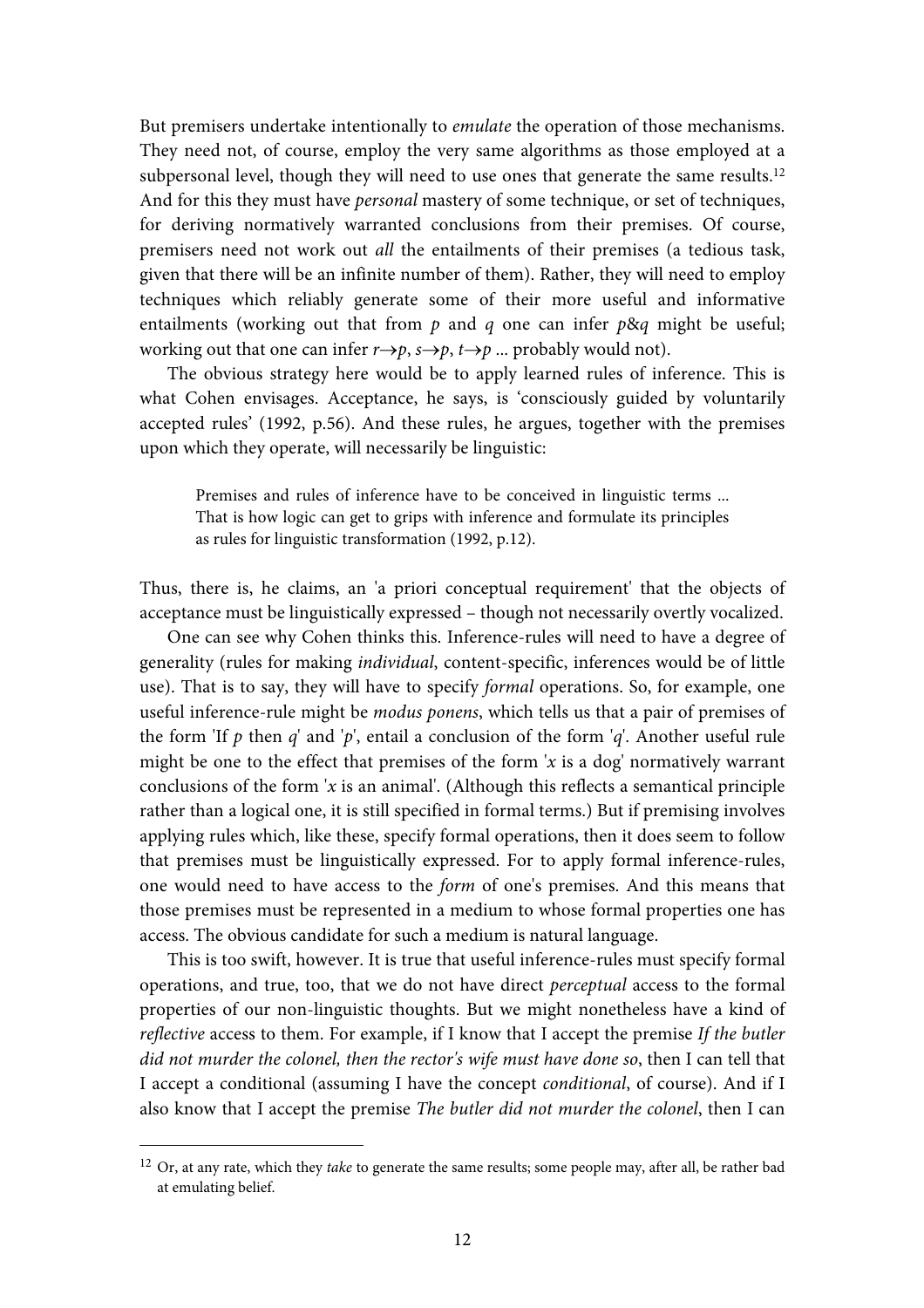tell that I accept the antecedent of this same conditional. And if I am familiar with modus ponens, then I can go ahead and apply it to these premises. If I can entertain all of these thoughts non-linguistically, then I can apply formal inference-rules nonlinguistically too.

Cohen is wrong, then, to say that there is an *a priori conceptual* requirement for inference-rules to be linguistically expressed. Nevertheless, it seems likely that they will *in practice* be so. Semantical principles, in particular (that is, information about the inferential roles of particular concepts) will almost certainly be derived from reflection on our linguistic practices. It is just this sort of information that is codified in dictionaries. Logical principles, too, are usually acquired and applied as rules for performing linguistic transformations.

 Besides, there may be another, more direct, argument for the involvement of language in premising. Most people are able to construct and evaluate arguments without applying explicit rules of inference. Instead, they make use of *practical* inferential skills, which can be thought of as embedding implicit or procedural knowledge of such rules. These skills are typically acquired in the course of linguistic interaction, and consist in being able to spot certain formal patterns in people's utterances, and to impose similar patterns upon one's own. Learning them is, in effect, learning how to engage in reasoned argument.

 Now people with these skills could easily employ them to evaluate their premising commitments. Suppose, for example, that I have learned to spot patterns of inference which instantiate *modus ponens* and to classify them as valid. This skill could be entirely procedural; I do not need to be able to articulate modus ponens, but simply to recognize inferences of that, demonstratively identified, form as valid. Suppose, too, that I have learnt to regulate my own argumentative utterances in accordance with modus ponens – again without articulating the rule. So if I have asserted sentences of the form 'If  $p$  then  $q'$  and 'p', I regard myself as licensed to assert a sentence of the form 'q', too, and as obliged to refrain from asserting any sentence incompatible with one of that form. Then, if I were to accept sentences of those forms as premises, it would be natural for me to regard myself as committed to accepting the corresponding conclusion as a further premise, and to rejecting any premises that conflict with it. (Just saying the premises over to myself might prompt me to supply the dictated conclusion.) In this way it would be possible for me to execute a premising strategy without drawing on explicit theory at all, but relying entirely on my pre-theoretical argumentative skills.

 Moreover, these skills will, I think, be essentially linguistic. It is very hard to think of any non-linguistic (or at any rate non-symbolic) personal routines which could embed implicit inference-rules. We have no perceptual access to the form of our thoughts, and cannot directly manipulate propositions in the way that we can manipulate their representations. And although we can have reflective knowledge of the formal properties of our thoughts, such knowledge would be useless unless accompanied by an equally reflective grasp of inferential rules. (For example, the knowledge that I accept a conditional and its antecedent will be of little use to me,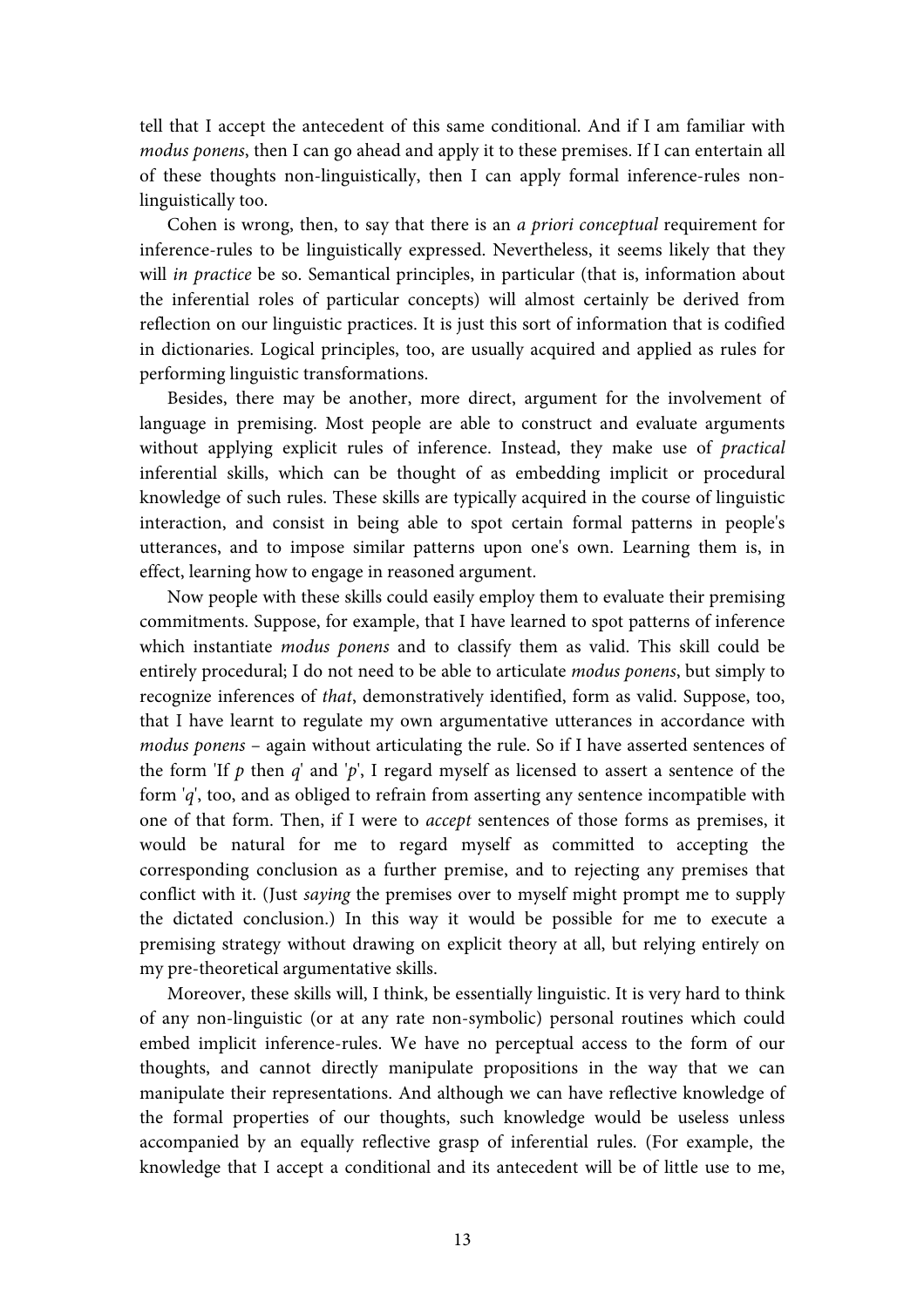unless I can remember what I am licensed to infer from such a conjunction.) Of course, we can think of our subpersonal processes of belief formation and revision as embedding implicit rules of inference. But these processes cannot be directly controlled and exploited by the premiser as part of a deliberate reasoning strategy (though, as we shall see, they can be indirectly exploited).

 I think we can conclude, then, that premising strategies which exploit procedural knowledge of inferential rules will be language-based. Moreover, such strategies are likely to be rather more widespread than ones exploiting explicit knowledge. People tend to acquire skills procedurally before they begin to theorize them. Certainly, many people can classify presented patterns of inference as good or bad without being able to say precisely what their goodness or badness consists in. Cohen seems to overlook this, supposing that inference-rules will always be acquired explicitly in the first place, even if they subsequently become second-nature (1992, pp.12, 23, 56). Nothing hinges on this claim, however, and dropping it would only strengthen his case for the linguistic dependency of premising.

# 3.2 Simulation routines

It looks, then, as if language-based forms of premising will be both simpler and easier to acquire than non-linguistic ones. We must not be too hasty, however. For there is another kind of inferential technique which seems to be both powerful and yet not essentially linguistic. This is simulation. Many philosophers, and some psychologists, believe that our skill in ascribing psychological states to other people depends on our ability to run cognitive simulations (see, for example, Goldman, 1989, 1992; Gordon, 1986; Heal 1986, 1994, Harris, 1989, 1992). The idea is this. In order to work out what another person is likely to think or do, one pretends to share their beliefs, lets one's inferential system run 'off-line' (so that its outputs are not passed to memory or motor control), and waits to see what conclusions one comes to. One then ascribes belief in these conclusions to the other person. What I want to suggest here is that one could also run self-simulations in order to evaluate one's premising commitments. That is to say, one could pretend that one believes one's premises, run an off-line simulation, see what conclusions one comes to, and then accept these conclusions as new premises.

 For example, suppose that Miss Marple accepts the premise The butler was at the public house all evening. She runs an off-line simulation upon this premise and finds that the proposition The butler did not murder the colonel is generated as output. (This reflects her belief that the colonel was murdered at home, shortly after dinner.) Miss Marple now knows that if she believed the premise, then she would infer that the butler did not murder the colonel. Since she is committed to making just those inferences that she would make if she believed her premises, she concludes that she is committed to accepting that the butler did not murder the colonel.

 Assuming it can be done at will, simulation seems to offer a powerful tool for evaluating premising commitments. Indeed, it would facilitate certain sorts of inference which the other procedures we have considered do not encompass. For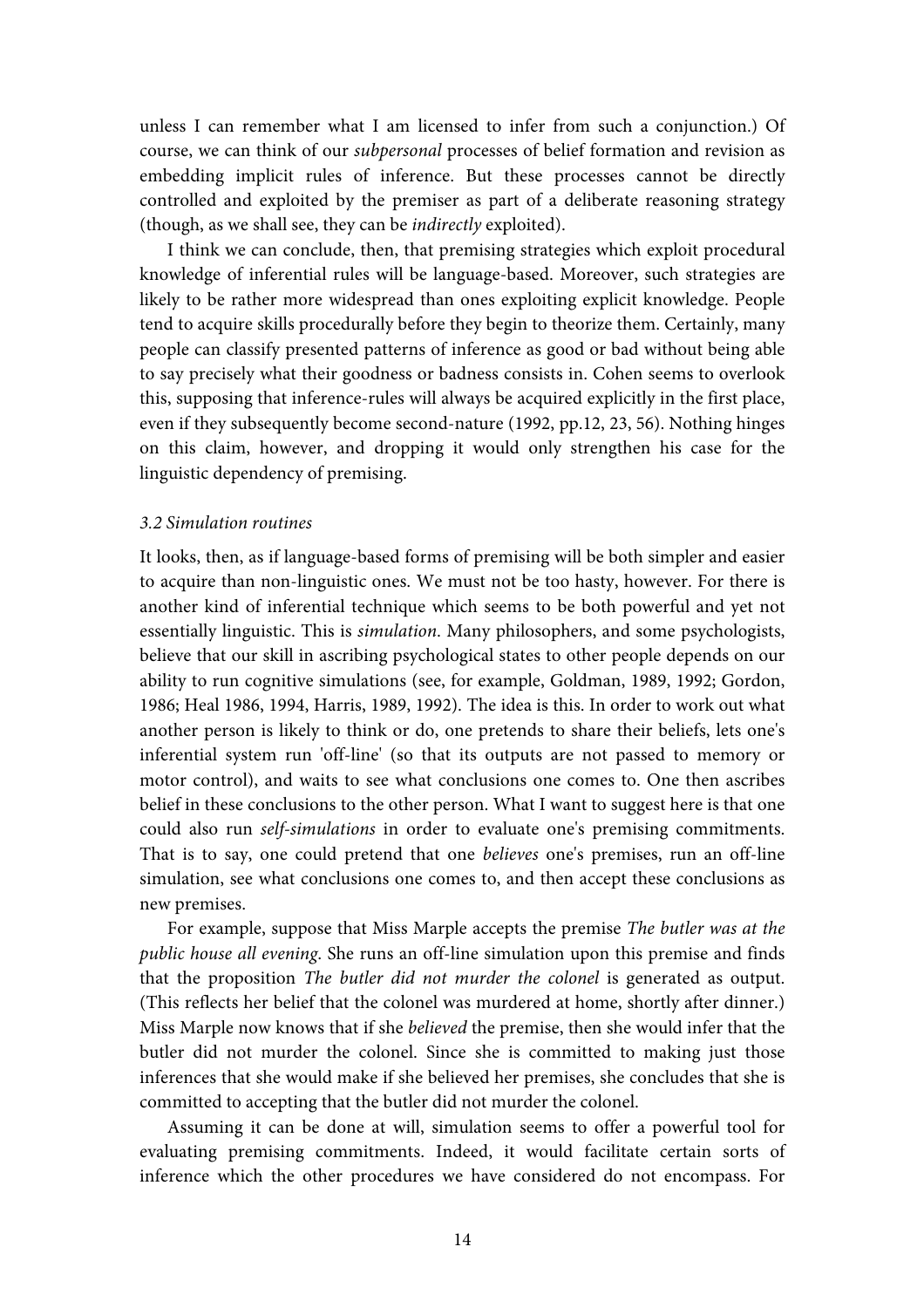example, there are no simple rules or procedures for deriving sound abductive inferences (that is, for working out which of various possible hypotheses is the best explanation of a set of data). Making such inferences involves testing candidate hypotheses for coherence with one's network of background beliefs. Simulation, being an holistic process, would facilitate this. For the same reason, it would afford an excellent means of assessing candidate premises for acceptability prior to formal acceptance. Conscientious premisers would doubtless make full use of it. But there seems to be no crucial role here for language. If one can entertain a thought nonlinguistically, then there is no obvious reason why one could not run a simulation from it non-linguistically, too.

 There are some problems with simulation, however. First, premising policies guided by simulation will be rather more extensive than those guided by explicit rules or localized inferential procedures. In the latter cases, when one adopts a premise,  $p$ , one commits oneself to accepting whatever conclusions one can derive from  $p$  by applying appropriate rules or procedures. In simulation-based premising, by contrast, one commits oneself to accepting whatever conclusions one would draw if one believed that p. And this is a much wider commitment. For the outcome of simulation routines will be determined, not only by one's explicitly accepted premises, but also by all of one's background beliefs. (Simulating the belief that  $p$  does not involve pretending that one believes only that  $p$ , but that one believes that  $p$  in addition to all one's other beliefs.) For example, suppose that when Miss Marple runs a simulation on the premise The butler was at the public house all evening, she derives the simulated conclusion The butler is morally depraved. (Suppose she tacitly believes that all people who frequent public houses are morally depraved.) And suppose, too, that she wishes to reject this conclusion. (She also thinks the butler is a cat-lover and believes that no cat-lover is morally depraved.) Now if a premising policy just is a policy of accepting the results of simulation, then a refusal to accept one of these results will mark an abandonment of the policy – and thus, given our identification of premising with making up of mind – a change of mind. But it would be absurd to say that in refusing to accept that the butler was morally depraved Miss Marple thereby changed her mind about his being at the public house.

 So if making up one's mind involves committing oneself to a policy of reasoning, then this policy cannot be one of accepting without exception all the results of simulation. Nor is it clear how simulation could be restricted in scope so as to exclude background beliefs irrelevant to the premising process. Simulation, then, on its own, would not offer a satisfactory means of evaluating one's premising commitments. It would have to be supplemented with rules or procedures for assessing simulated conclusions for normative warrant, relative to one's current premises. And, as we have seen, such rules and procedures will generally be linguistic.

 A second problem for simulation arises from the fact that premisers may know they have instinctive inferential *defects*. For example, I may know that I have a deeprooted tendency to make certain mistakes in reasoning with conditionals, or to be influenced by wishful thinking on certain topics. Now simulation-based premising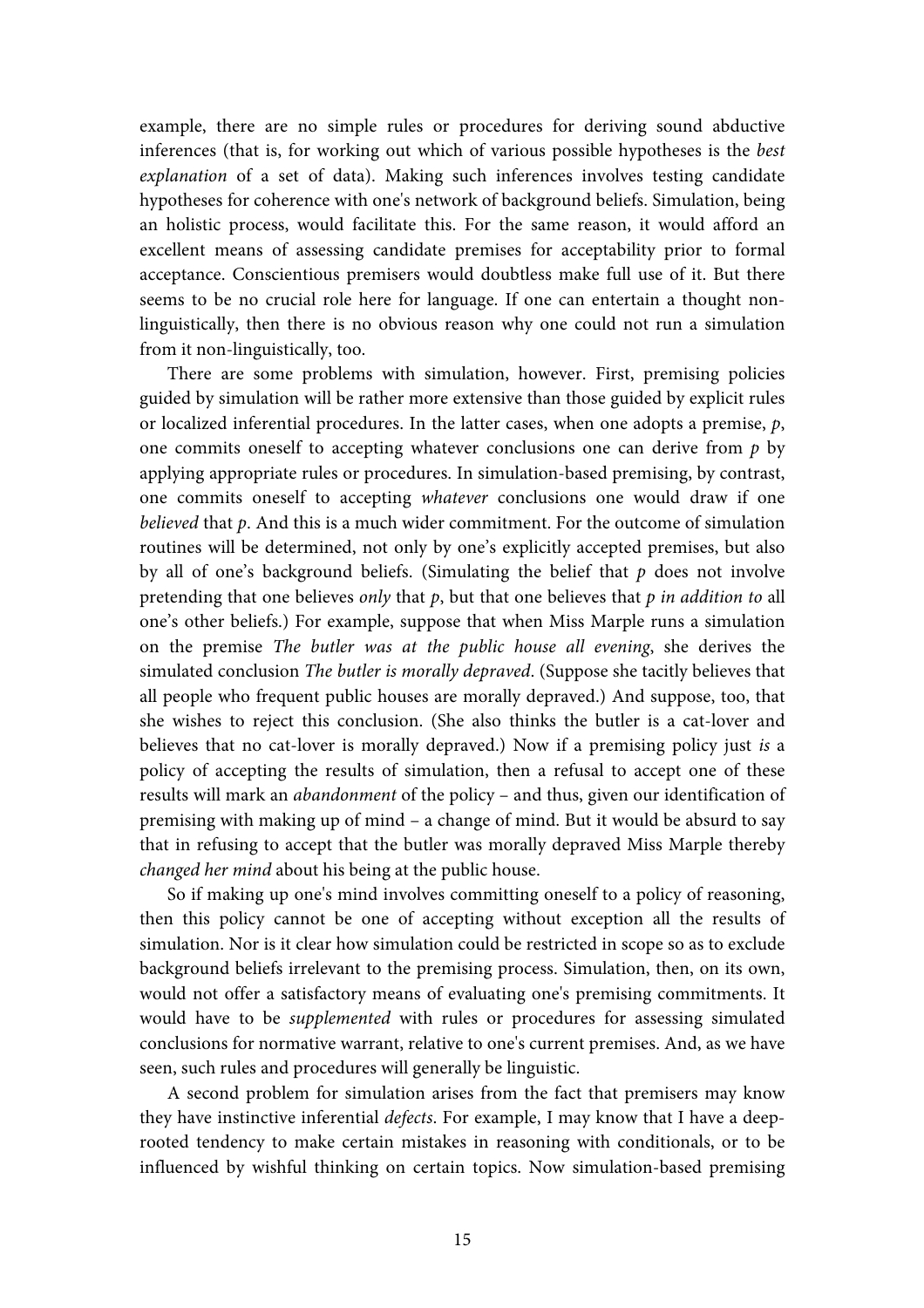would reflect these tendencies. (Simulation, remember, involves feeding a premise to your instinctive inferential processes.) But it would be odd to suppose that in committing myself to a premising policy, I commit myself to replicating my known inferential defects. If anything, one would think, I commit myself to trying to rectify them. But simulation will offer no guidance as to how to do this. It will tell me what I would infer if I believed that  $p$ , not what I should infer. Again, it seems, simulation will have to be supplemented by more specific inferential procedures or principles. And, again, these will generally be language-based. It appears, then, that premisers will inevitably have to draw at some point on specific inferential principles, either explicitly represented or embedded in practical inferential skills.

 It may be objected that to suppose that we adhere to principles of inference is to suppose that some inferential transitions are non-negotiable (analytic) and thus that there are canonical procedures for revising and updating one's belief system in the light of conflicts with new evidence. (If it is a semantical rule that all bachelors are unmarried men, then the inference 'Fred is bachelor  $\rightarrow$  Fred is an unmarried man' is non-negotiable: were I to uncover evidence that Fred is not an unmarried man, then I would have to repudiate belief in his bachelorhood). But, as Quine famously argued, there are no non-negotiable inferential transitions. Any inference may be revised, provided one makes sufficiently drastic changes to other elements of one's belief system. And in updating our beliefs, what matters is not that we respect local semantical rules, but that we maintain the most stable global configuration in our belief system.

 Now this may be true enough of low-level belief. But if the above argument is sound, it is not true of virtual belief. Forming a virtual belief involves adopting inferential strategies that are relatively insulated from one's background beliefs. We should not, I think, find this conclusion surprising, given what we know about virtual belief. Forming a virtual belief involves deliberately schooling one's thoughts. And it will be easier to do this by applying discrete local principles than by making assessments of global coherence. This conclusion also reflects what we know about the function of virtual belief formation. To make up one's mind about a matter is, in effect, to *foreclose* on deliberation about it  $-$  to give it, as it were, the status of cognitive trumps. And it would make sense to keep items with this status relatively insulated from mundane changes in one's background beliefs.

## 3.3 Some conclusions

Let me sum up the state of play. Cohen is wrong to suppose that premising *must* be linguistic. In theory, it could exploit explicit inference-rules that are not formulated in language. In practice, however, such rules will generally be linguistically formulated, coming to us via dictionaries and logic primers. Moreover, the simplest and most easily acquired forms of premising (ones employing practical inferential skills, rather than explicit theory) will be language-based. Simulation, too, although apparently not requiring language, would have to be supplemented either by explicit theory or by practical skills. Given this, I think it is safe to conclude that non-linguistic premising,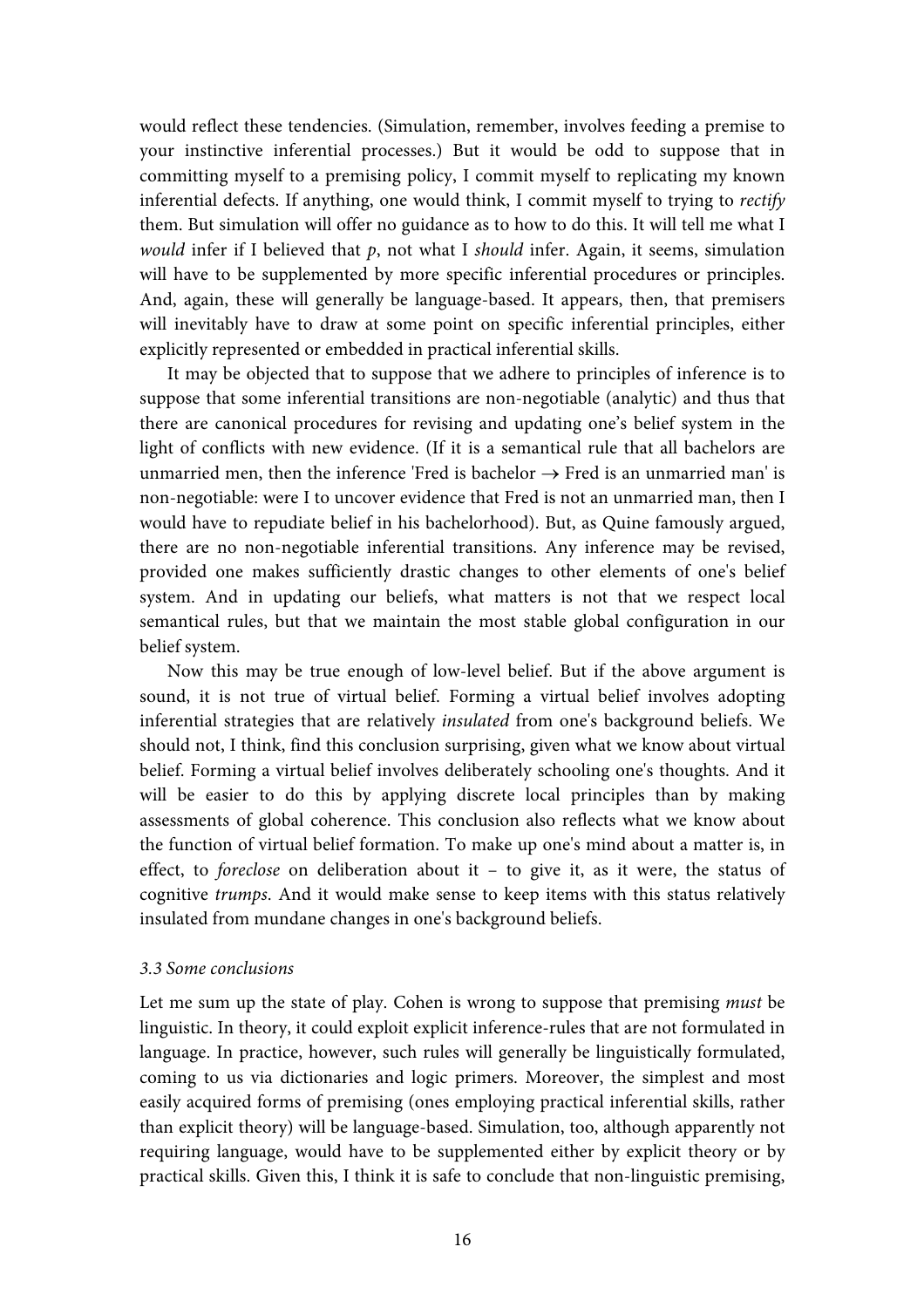if it occurs at all, will be a late and sophisticated development – probably involving suppression of a linguistic component – rather like the ability to read in silence.

 We can now fit this conclusion into the wider argument of this chapter. So far, our defence of the cognitive conception of language has followed something of a selfdenying ordinance, ignoring the introspective evidence for the role of language in thought, and concentrating instead on relatively a prioristic considerations. Thus, I have suggested that we can actively form some of our mental states (that we can accept propositions, and make up and change our minds) and have argued that we do so by engaging in policies of premising. And I have outlined some reasons for thinking that premising will generally take a linguistic form. On this basis, one could predict that, whenever we find creatures who make up and change their minds, we will find them talking and reasoning with themselves, either silently or out loud. And this of course is just what we do find in our own case.

 We talk to ourselves a lot, and it seems that when we do so we are not just idling, but engaging in genuine ratiocination. This intuitive view, however, cries out for theoretical underpinning – for an explanation of how it is possible for language to have a cognitive role. And this is just what our story about virtual belief has provided. Sometimes, when we speak to ourselves, what we are doing is silently articulating premises for adoption or manipulation, thus forming and processing virtual beliefs. (This may not, of course, be quite how we think of our activity at such moments; but, if I am right, it is the best way of characterizing it.) It is important to note that this view assumes that inner speech is entertained as interpreted speech. That is to say, our inner verbalizations present themselves to us as expressions of various propositional contents which are available for acceptance or rejection. So in claiming that we think in language, I am not claiming that we think by manipulating uninterpreted natural language symbols. (That view would be rather unattractive, given that such symbols will often be ambiguous in a way that thought is not.) Indeed, it might be better to say that we think with language, rather than in it; language provides a kind of scaffolding for our premising activities.

 Of course, as I noted earlier, there are other, and more widely accepted, explanations of how language can have a cognitive role. In the final section of this chapter I shall briefly compare these accounts with the one outlined here.

## 3.4 A comparison

-

All defenders of the cognitive conception of language agree that we can think by tokening<sup>13</sup> natural language sentences. And all agree that what makes a tokened sentence a judgement, rather than a fantasy, say, or idle speculation, is, in a broad sense, its causal role: beliefs have certain systematic effects on subsequent reasoning and behaviour that fantasies and idle speculations do not. The theories differ, however, in the accounts they give of the determinants of causal role.

<sup>&</sup>lt;sup>13</sup> Either by overtly uttering them, or, more often, by forming auditory or articulatory *images* of them (see Carruthers, 1996).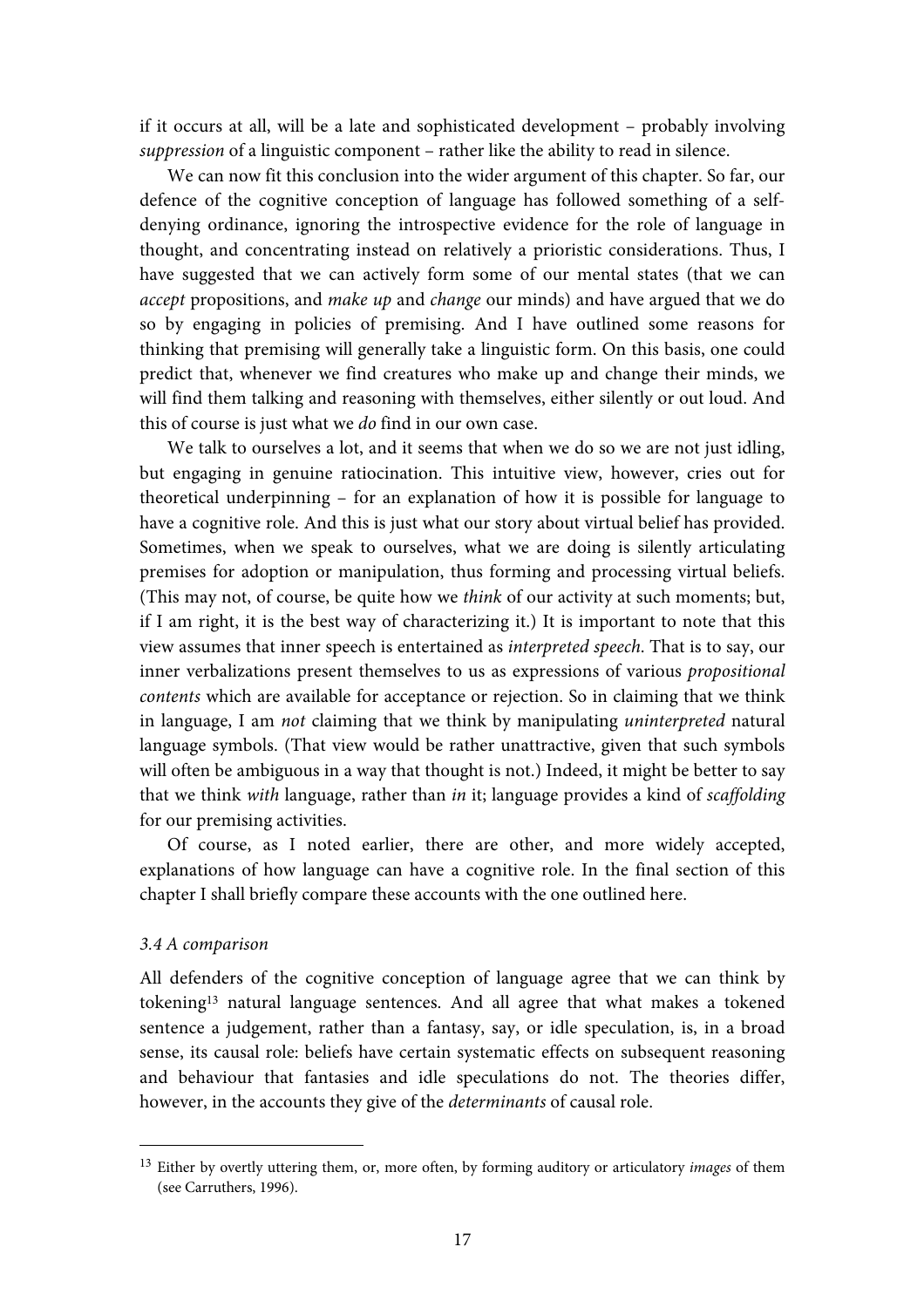According to what I shall call the standard version of the cognitive conception, the determining factors are subpersonal. What makes a sentence-token a judgement rather than a fantasy is the fact that it has a certain computational role – that it would causally interact in a certain characteristic way with various other token states, linguistic and non-linguistic. These relational facts, the story goes, supervene upon intrinsic properties of the token state and the local environment in which it is tokened. There are various ways of developing this view. According to one, there exists a specialized cognitive processor dedicated to the manipulation of natural language sentences. Advocates of such a view include Carruthers (1996) and, possibly, Bickerton (1995). A weaker version of the standard view holds that the causal role of sentence-tokens is determined by associative mechanisms: activating a representation of a natural language sentence tends to lead to the activation of other, semantically related, sentences. This view is advocated by Smolensky (1988), and, in a more guarded form, by Dennett (1991).

 According to the version of the cognitive conception defended here, by contrast, the determinants of causal role are certain intentional actions. One can decide whether a sentence is going to function as a judgement by deciding whether or not to endorse it as a premise. If one does choose to endorse it, then the sentence will acquire the causal role of a belief in virtue of subsequent personal events – remembering that one is committed to taking it as a premise, working out that it mandates certain further acts of acceptance, determining to honour one's premising commitments by performing these acts, and so on. Call this view the intentionalist version of the cognitive conception.

 I think this view has some distinct advantages over its rivals. First, it does not require there to be a dedicated hardwired cognitive processor for natural language sentences. The processing of virtual beliefs is done by a kind of virtual processor, which is realized in the subject's low-level psychological processes. This is a consequence of the fact that the formation and processing of virtual beliefs is under intentional control. People accept the consequences of their premises, not because they are wired up do so, but because they believe the consequences are warranted and want to honour their premising commitments. (Let me emphasize again that these beliefs and desires will not, as a rule, be consciously entertained.) Evolutionary considerations, I think, favour this story over its rival. For virtual processors will be much easier and cheaper to install than hardwired ones; existing cognitive systems would not have to be rewired or reduplicated, simply reprogrammed. Indeed, given the apparent recency of language on the evolutionary timescale, it is not clear that there would have been time for the necessary rewiring to occur.

 The intentionalist story also has advantages over the weaker, associationist, version of the standard defence. For associationism seems to offer no scope for active, one-off, making up of mind. Associationist processes are not under intentional control. One cannot decide that a certain sentence will have the sort of cognitive associations that a belief ought to have: one can only hope that it will do so. The intentionalist story, by contrast, is much more flexible. One can decide that a certain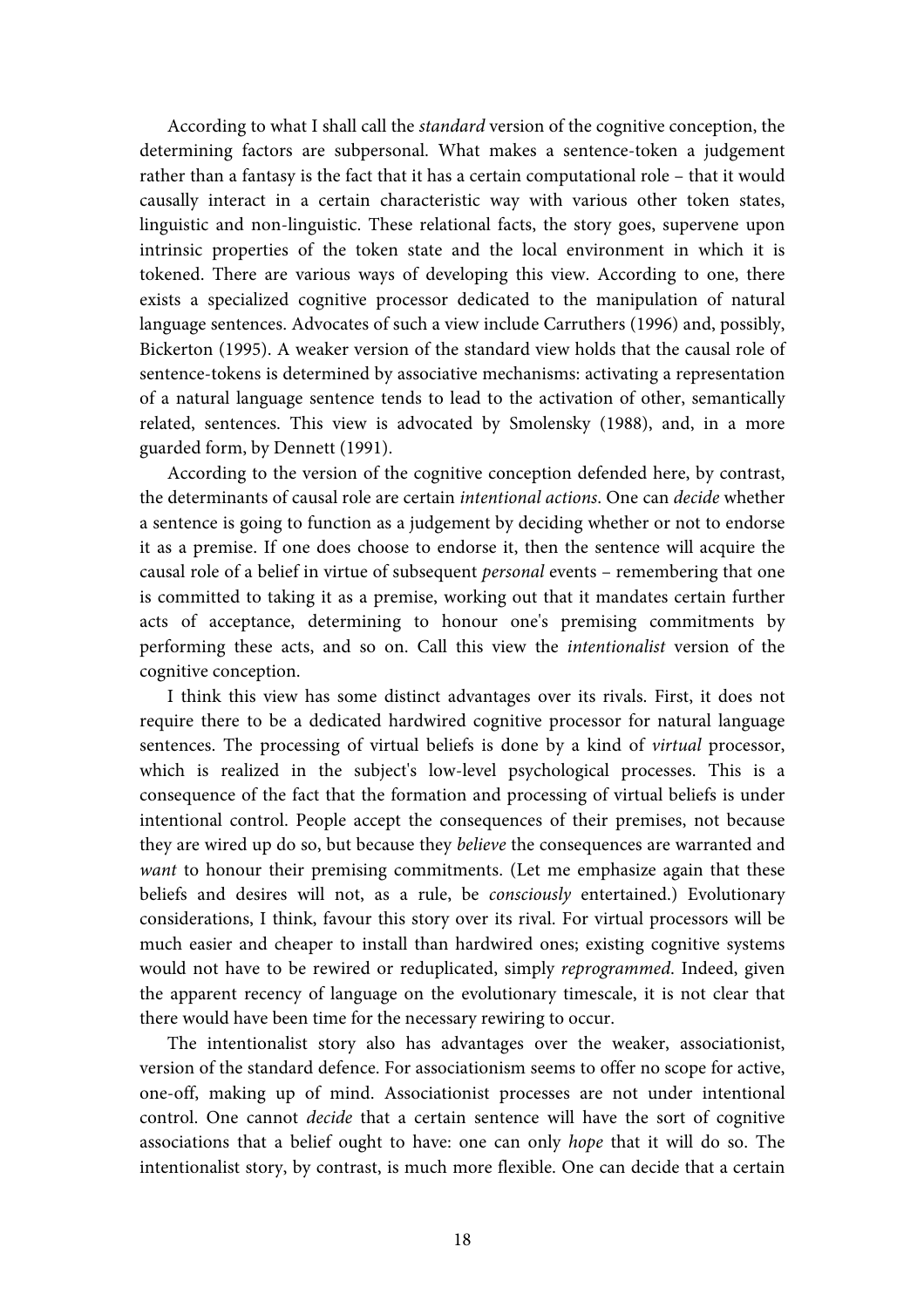sentence will function as a premise by deciding to treat it as one, employing it in appropriate inferential strategies.

 Why, then, is the intentionalist account not widely accepted? One reason may be that it seems to imply that inner speech is under personal control. And this looks wrong: words can just pop into our heads, as unbidden as the thoughts they carry. This objection, however, misrepresents the intentionalist position. The intentionalist need not claim that the production of sentence tokens is always under personal control – only that the act of endorsing them is. Note, too, that in saying that the cognitive mode of inner speech is under personal control, the intentionalist is not committed to claiming that there is a central executive which decides how sentencetokens are to function. Nor is the intentionalist committed to denying that personal actions may issue from low-level pandemonium processes of the sort Marvin Minsky has described (processes, that is to say, of evolutionary competition among unintelligent neural subsystems or 'demons'; see Minsky 1985). The distinction between centralized and pandemonium accounts of the genesis of intentional action is orthogonal to the distinction between subpersonal and intentionalist versions of the cognitive conception. Advocates of pandemonium models are not committed to denying that there is a personal/subpersonal distinction, at least of a rough-and-ready kind; they merely seek to reject one account of what the distinction consists in. And this is all that the intentionalist defender of the cognitive conception needs. The intentionalist's thesis is simply that there is a distinction, at least of degree, between those events and processes that are under personal control and those that are not, and that the events which determine the cognitive role of natural language sentencetokens often fall into the former class.

 The bulk of this chapter, linking change of mind with premising and premising with language, has been devoted to outlining one line of argument for this conclusion. But I think that everyday experience also confirms it. It is wrong to suppose that inner speech always comes to us with its psychological mode (speech act, judgement, whimsy, whatever) pre-determined. Suppose I am listening to a speaker delivering a long and rather dense paper. As I struggle to make sense of his words, the sentence 'He's talking nonsense' suddenly pops into my head. Do these words constitute a serious thought or just a display of idle pique? Consider what may happen next. I may think about the words, decide, after brief reflection, that they cannot be justified, and put them down to irritation at the speaker's prolixity. Alternatively, the words may alert me to the fact that the paper really is very bad. In this case, I will endorse the sentence and start to reason with it as a premise. (I will begin to wonder why the speaker was invited, what I ought to say if he asks my opinion of his paper, and so on.)

 Scenarios such as this suggest that it will not do to say that the cognitive role of sentence tokens is determined wholly by subpersonal processes occurring upstream of their tokening. Equally important are subsequent personal decisions to employ a sentence in one role or another. This is not to deny, of course, that some verbalizations spontaneously assume a certain role for us, without our needing to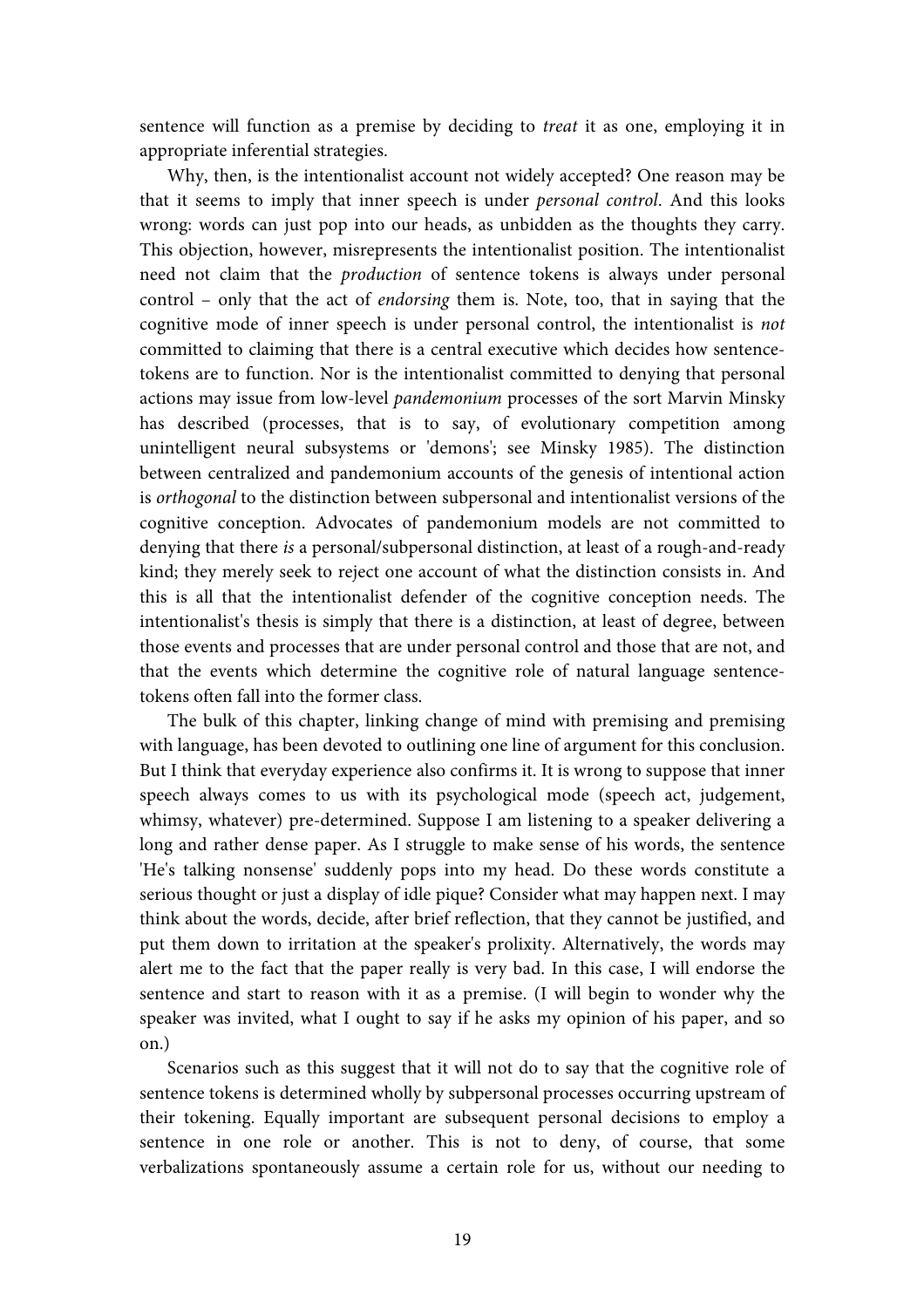make any decision at all. Such cases need not cause a problem for the intentionalist. For omissions as well as actions can be intentional. The intentionalist can allow that premises may be endorsed by default – by failing to reject them – as well as by datable acts of endorsement.

 The intentionalist may also, I think, be able to motivate a rather stronger claim. For in some cases it does seem possible to control the direction of one's inner speech, much as one can control the direction of a conversation. Think of a case in which one is deliberately trying to reason one's way to the solution of some problem. It is not implausible to suggest that in such cases our long-term argumentative goals can influence the direction and content of our silent soliloquizing. If so, then our personal control of inner speech may sometimes extend upstream as well as down.

# **Acknowledgements**

I am grateful to Jill Boucher, Peter Carruthers, Jonathan Cohen, Gloria Origgi, Dan Sperber, Yorick Wilks and three anonymous referees for comments on earlier drafts of this paper, and to all the participants in the Hang Seng conference on Language and Thought for some stimulating discussions. Thanks, too, to Gavin Boyce, Tom Dickins, Ewan McEachran and Jenny Saul.

# **References**

Baier, A. (1979). Mind and change of mind. Midwest Studies in Philosophy 4, 157-176.

- Bennett, J. (1990). Why is belief involuntary? Analysis, 50, 87-107.
- Bickerton, D. (1995). Language and Human Behaviour. London: UCL Press.
- Botterill, G. (1994). Beliefs, functionally discrete states, and connectionist networks: a comment on Ramsey, Stich and Garon. British Journal for the Philosophy of Science, 45, 899-906.
- Bratman, M. (1992). Practical reasoning and acceptance in a context. Mind, 101, 1-15.
- Carruthers, P. (1996). Language, Thought and Consciousness. Cambridge: Cambridge University Press.
- Clark, A. (1990). Connectionist minds. Proceedings of the Aristotelian Society, 90, 83- 102.
- Clark, A. (1993). Associative Engines. Cambridge, Mass.: Bradford Books.
- Cohen L.J. (1992). An Essay on Belief and Acceptance. Oxford: Oxford University Press.
- Dennett, D.C. (1978). Brainstorms: Philosophical Essays on Mind and Psychology. Montgomery, VT: Bradford Books (English edition, Sussex: Harvester).
- Dennett, D.C. (1991). Consciousness Explained. Boston: Little. Brown.
- de Sousa, R. (1971). How to give a piece of your mind: or, the logic of belief and assent. Review of Metaphysics, 25 (1), 52-79.
- Frankish, K. (1996). Dennett's opinions. Unpublished typescript: University of Sheffield.